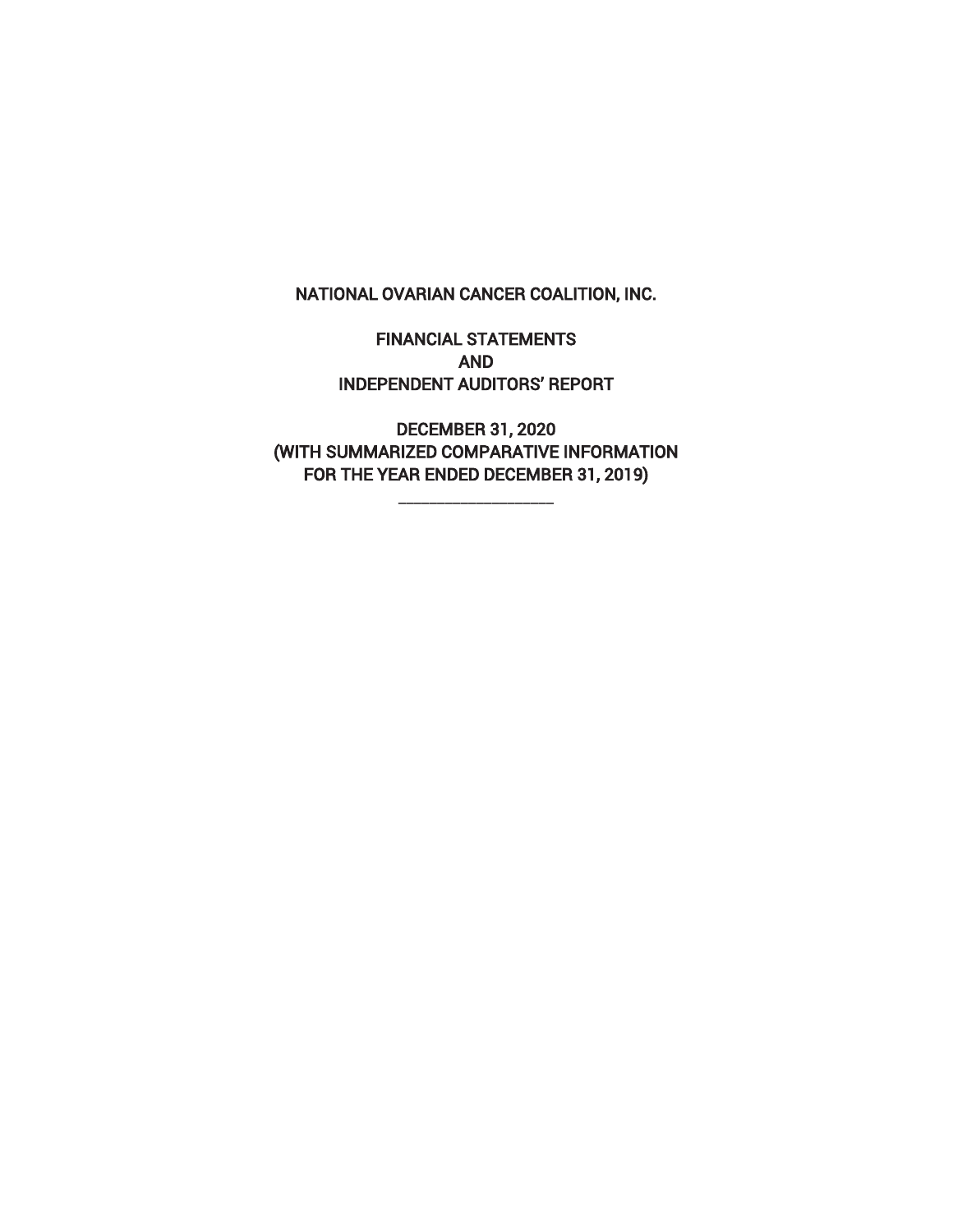|                                                                                             | Page |
|---------------------------------------------------------------------------------------------|------|
| <b>FINANCIAL STATEMENTS</b><br>(With Summarized Comparative Totals as of December 31, 2019) |      |
| (With Summarized Comparative Totals for the Year Ended<br>December 31, 2019)                |      |
| (With Summarized Comparative Totals for the Year Ended<br>December 31, 2019)                |      |
| (With Summarized Comparative Totals for the Year Ended<br>December 31, 2019)                |      |
|                                                                                             |      |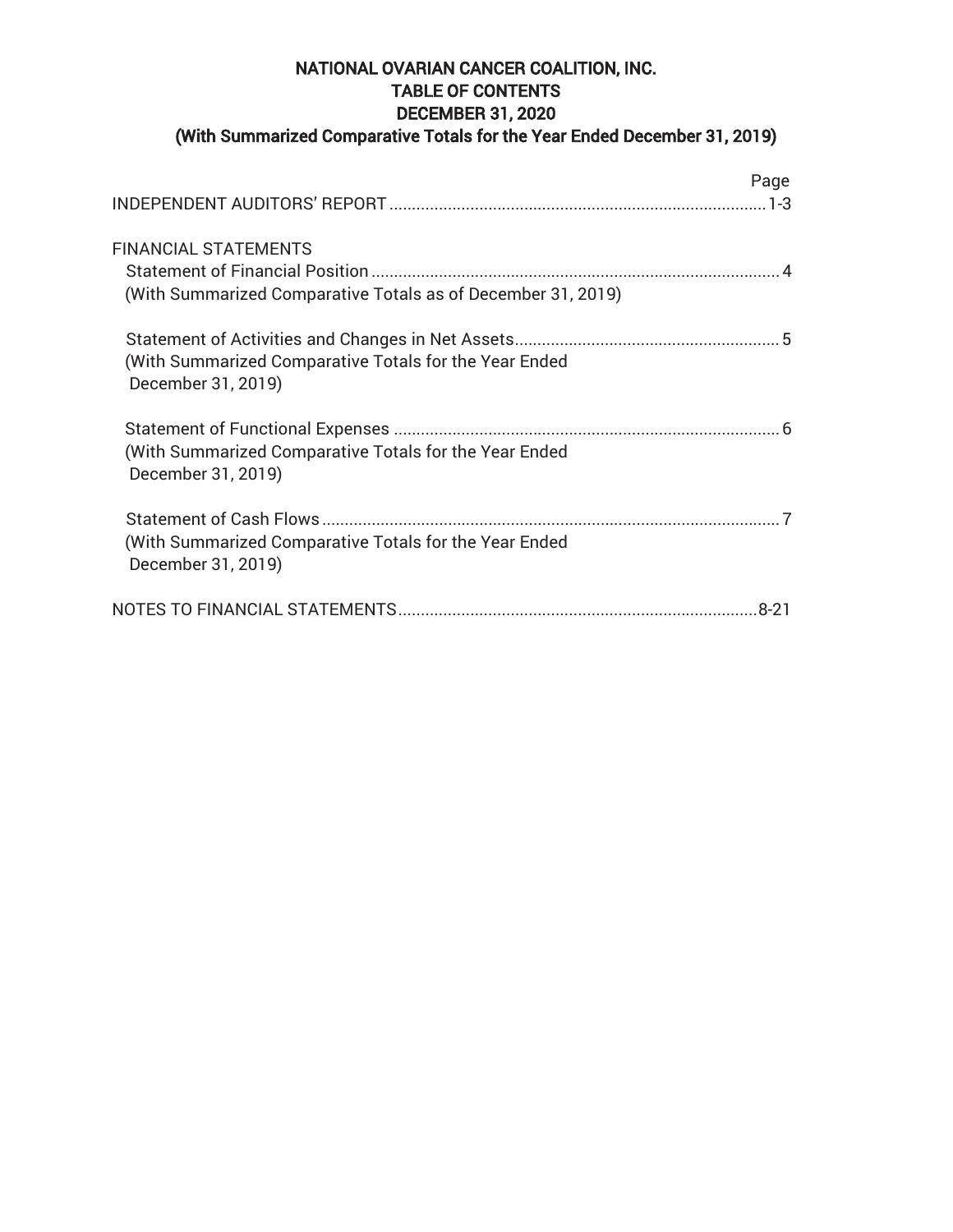

### INDEPENDENT AUDITORS' REPORT

To the Board of Directors of National Ovarian Cancer Coalition, Inc.

### Report on the Financial Statements

### **Opinion**

We have audited the accompanying financial statements of National Ovarian Cancer Coalition, Inc., which comprise the statement of financial position as of December 31, 2020, and the related statements of activities and changes in net assets, functional expenses, and cash flows for the year then ended, and the related notes to the financial statements.

In our opinion, the accompanying financial statements present fairly, in all material respects, the financial position of National Ovarian Cancer Coalition, Inc. as of December 31, 2020, and the changes in its net assets and its cash flows for the year then ended in accordance with accounting principles generally accepted in the United States of America.

#### Basis for Opinion

We conducted our audit in accordance with auditing standards generally accepted in the United States of America (GAAS). Our responsibilities under those standards are further described in the Auditors' Responsibilities for the Audit of the Financial Statements section of our report. We are required to be independent of National Ovarian Cancer Coalition, Inc. and to meet our other ethical responsibilities, in accordance with the relevant ethical requirements relating to our audit. We believe that the audit evidence we have obtained is sufficient and appropriate to provide a basis for our audit opinion.

#### Responsibilities of Management for the Financial Statements

Management is responsible for the preparation and fair presentation of the financial statements in accordance with accounting principles generally accepted in the United States of America, and for the design, implementation, and maintenance of internal control relevant to the preparation and fair presentation of financial statements that are free from material misstatement, whether due to fraud or error.

In preparing the financial statements, management is required to evaluate whether there are conditions or events, considered in the aggregate, that raise substantial doubt about National Ovarian Cancer Coalition, Inc.'s ability to continue as a going concern for one year after the date that the financial statements are issued.

12720 Hillcrest Road = Suite 500 = Dallas, TX = 75230 = 972.392.1143 = 972.934.1269 fax = www.sstcpa.com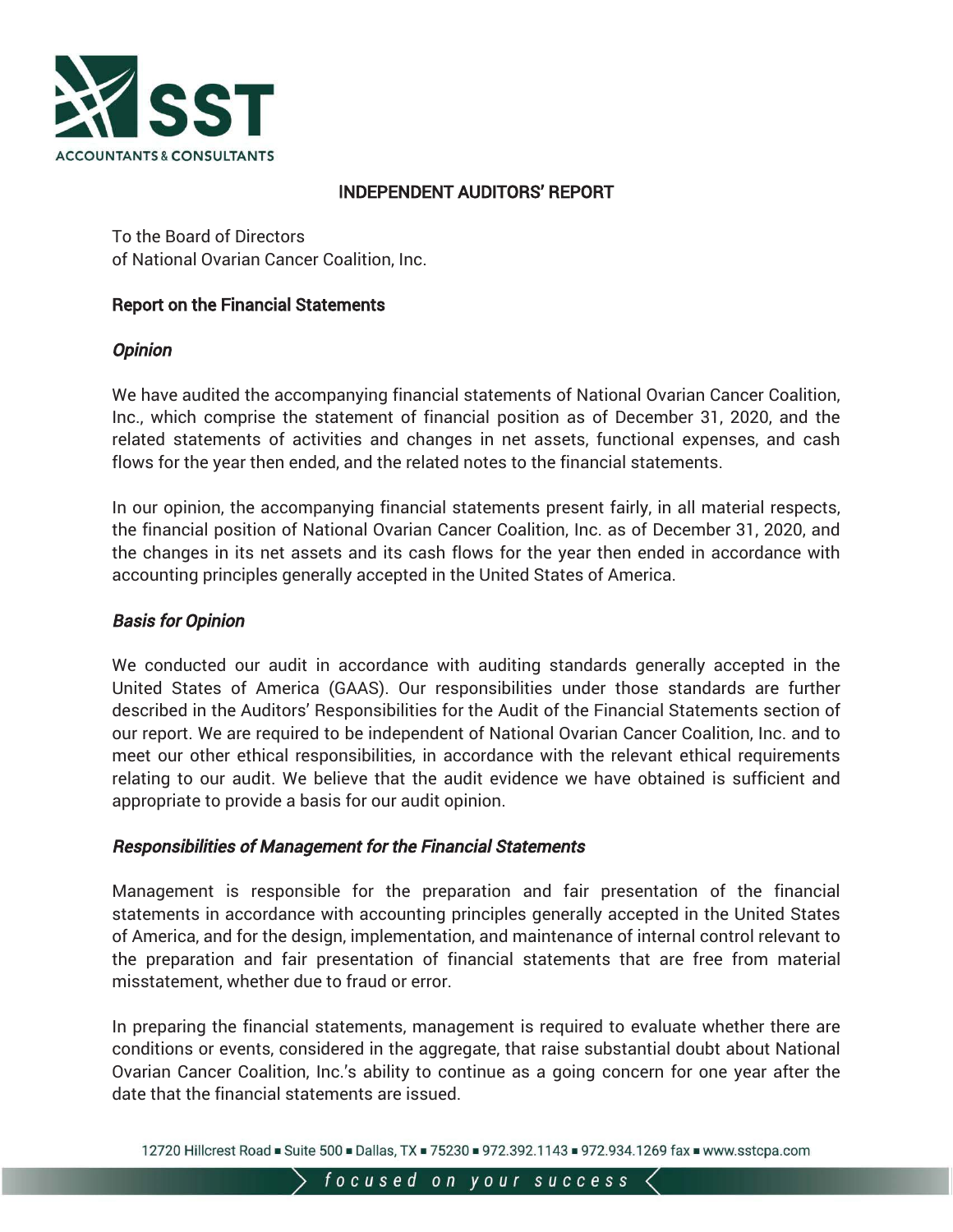### Auditors' Responsibilities for the Audit of the Financial Statements

Our objectives are to obtain reasonable assurance about whether the financial statements as a whole are free from material misstatement, whether due to fraud or error, and to issue an auditors' report that includes our opinion. Reasonable assurance is a high level of assurance but is not absolute assurance and therefore is not a guarantee that an audit conducted in accordance with GAAS will always detect a material misstatement when it exists. The risk of not detecting a material misstatement resulting from fraud is higher than for one resulting from error, as fraud may involve collusion, forgery, intentional omissions, misrepresentations, or the override of internal control. Misstatements are considered material if, individually or in the aggregate, they could reasonably be expected to influence the economic decisions of users made on the basis of these financial statements.

In performing an audit in accordance with GAAS, we:

- Exercise professional judgment and maintain professional skepticism throughout the audit.
- Identify and assess the risks of material misstatement of the financial statements, whether due to fraud or error, and design and perform audit procedures responsive to those risks. Such procedures include examining, on a test basis, evidence regarding the amounts and disclosures in the financial statements.
- Obtain an understanding of internal control relevant to the audit in order to design audit procedures that are appropriate in the circumstances, but not for the purpose of expressing an opinion on the effectiveness of National Ovarian Cancer Coalition, Inc.'s internal control. Accordingly, no such opinion is expressed.
- Evaluate the appropriateness of accounting policies used and the reasonableness of significant accounting estimates made by management, as well as evaluate the overall presentation of the financial statements.
- Conclude whether, in our judgment, there are conditions or events, considered in the aggregate, that raise substantial doubt about National Ovarian Cancer Coalition, Inc.'s ability to continue as a going concern for a reasonable period of time.

We are required to communicate with those charged with governance regarding, among other matters, the planned scope and timing of the audit, significant audit findings, and certain internal control–related matters that we identified during the audit.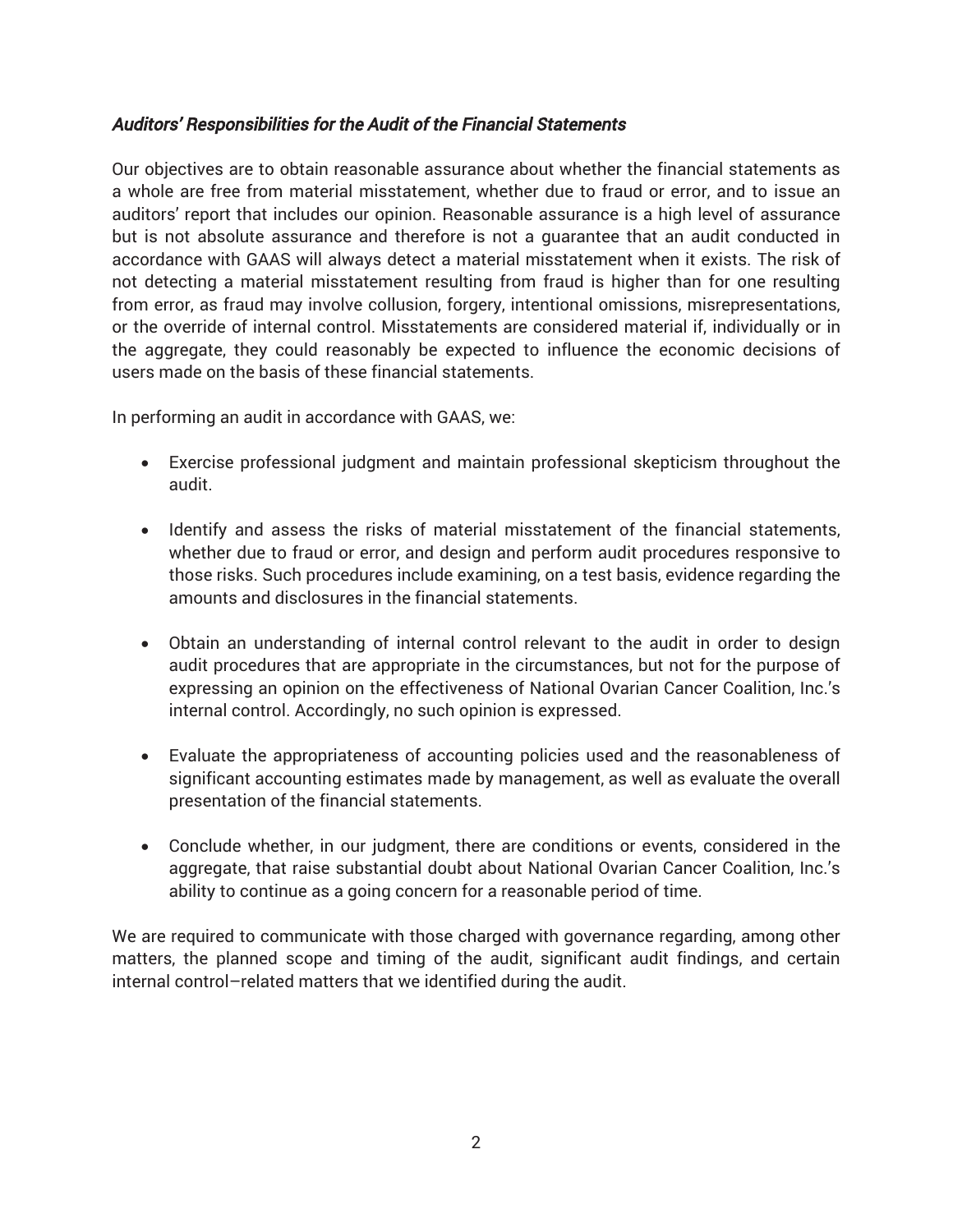### Report on Summarized Comparative Information

We have previously audited National Ovarian Cancer Coalition, Inc.'s December 31, 2019 financial statements, and we expressed an unmodified audit opinion on those audited financial statements in our report dated January 6, 2021. In our opinion, the summarized comparative information presented herein as of and for the year ended December 31, 2020 is consistent, in all material respects, with the audited financial statements from which it has been derived.

Salmon Sims Thomas

Salmon Sims Thomas & Associates A Professional Limited Liability Company

December 8, 2021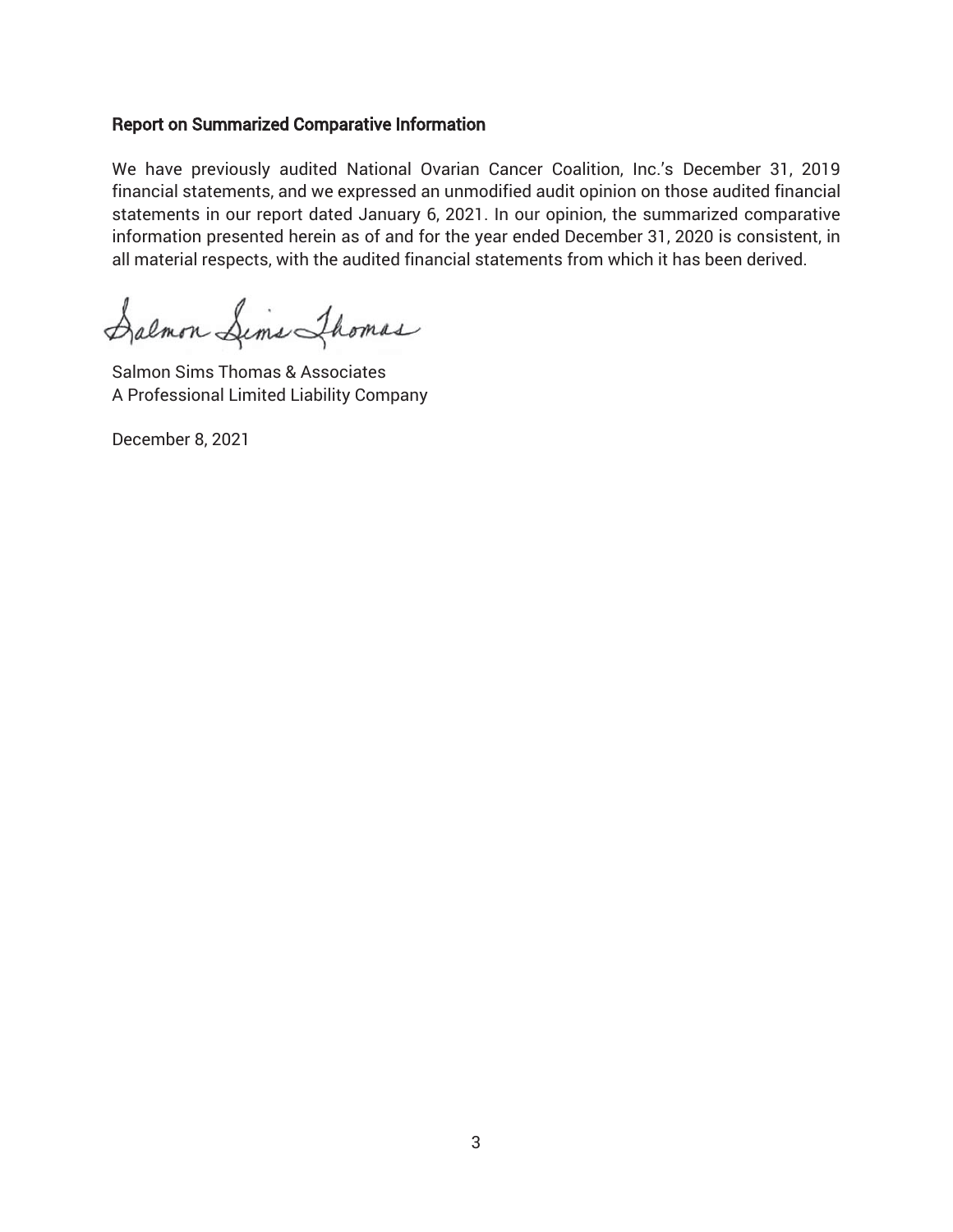#### ASSETS

\_\_\_\_\_\_\_\_\_\_\_\_\_\_\_\_\_\_\_\_\_\_

|                                                    | 2020            | 2019            |  |  |  |  |
|----------------------------------------------------|-----------------|-----------------|--|--|--|--|
| <b>Current Assets</b>                              |                 |                 |  |  |  |  |
| Cash and cash equivalents                          | 3,328,542<br>\$ | \$<br>2,254,151 |  |  |  |  |
| <b>Contributions receivable</b>                    | 10,000          |                 |  |  |  |  |
| Inventory                                          | 56,360          | 54,900          |  |  |  |  |
| Prepaid expenses                                   | 6,603           | 51,747          |  |  |  |  |
| <b>Total Current Assets</b>                        | 3,401,505       | 2,360,798       |  |  |  |  |
| <b>Property and Equipment</b>                      |                 |                 |  |  |  |  |
| Furniture, fixtures, and equipment                 | 36,309          | 35,228          |  |  |  |  |
| Less accumulated depreciation and amortization     | (35, 843)       | (31, 261)       |  |  |  |  |
| Net Property and Equipment                         | 466             | 3,967           |  |  |  |  |
| <b>Other Assets</b>                                |                 |                 |  |  |  |  |
| Beneficial interests in assets held by others      | 1,184,357       | 1,093,791       |  |  |  |  |
| Rent and security deposits                         | 10,594          | 10,594          |  |  |  |  |
| <b>Total Other Assets</b>                          | 1,194,951       | 1,104,385       |  |  |  |  |
| <b>TOTAL ASSETS</b>                                | \$<br>4,596,922 | \$<br>3,469,150 |  |  |  |  |
| <b>LIABILITIES AND NET ASSETS</b>                  |                 |                 |  |  |  |  |
| <b>Current Liabilities</b>                         |                 |                 |  |  |  |  |
| Accounts payable                                   | \$<br>49,517    | \$<br>27,617    |  |  |  |  |
| Accrued salaries and wages                         | 27,806          | 74,219          |  |  |  |  |
| Accrued vacation                                   | 82,849          | 67,745          |  |  |  |  |
| Deferred rent, current portion                     | 10,974          | 5,058           |  |  |  |  |
| Economic Injury Disaster Loan, current portion     | 1,794           |                 |  |  |  |  |
| Deferred revenue                                   | 15,000          | 224,664         |  |  |  |  |
| <b>Total Current Liabilities</b>                   | 187,940         | 399,303         |  |  |  |  |
| <b>Long-term Liabilities</b>                       |                 |                 |  |  |  |  |
| Economic Injury Disaster Loan, non-current portion | 148,206         |                 |  |  |  |  |
| Deferred rent, non-current portion                 | 45,427          | 41,396          |  |  |  |  |
| <b>Total Long-term Liabilities</b>                 | 193,633         | 41,396          |  |  |  |  |
| <b>Net Assets</b>                                  |                 |                 |  |  |  |  |
| Without donor restrictions                         | 3,731,410       | 2,963,451       |  |  |  |  |
| With donor restrictions                            | 483,939         | 65,000          |  |  |  |  |
| <b>Total Net Assets</b>                            | 4,215,349       | 3,028,451       |  |  |  |  |
| TOTAL LIABILITIES AND NET ASSETS                   | 4,596,922<br>S  | \$<br>3,469,150 |  |  |  |  |

The accompanying notes are an integral part of this financial statement.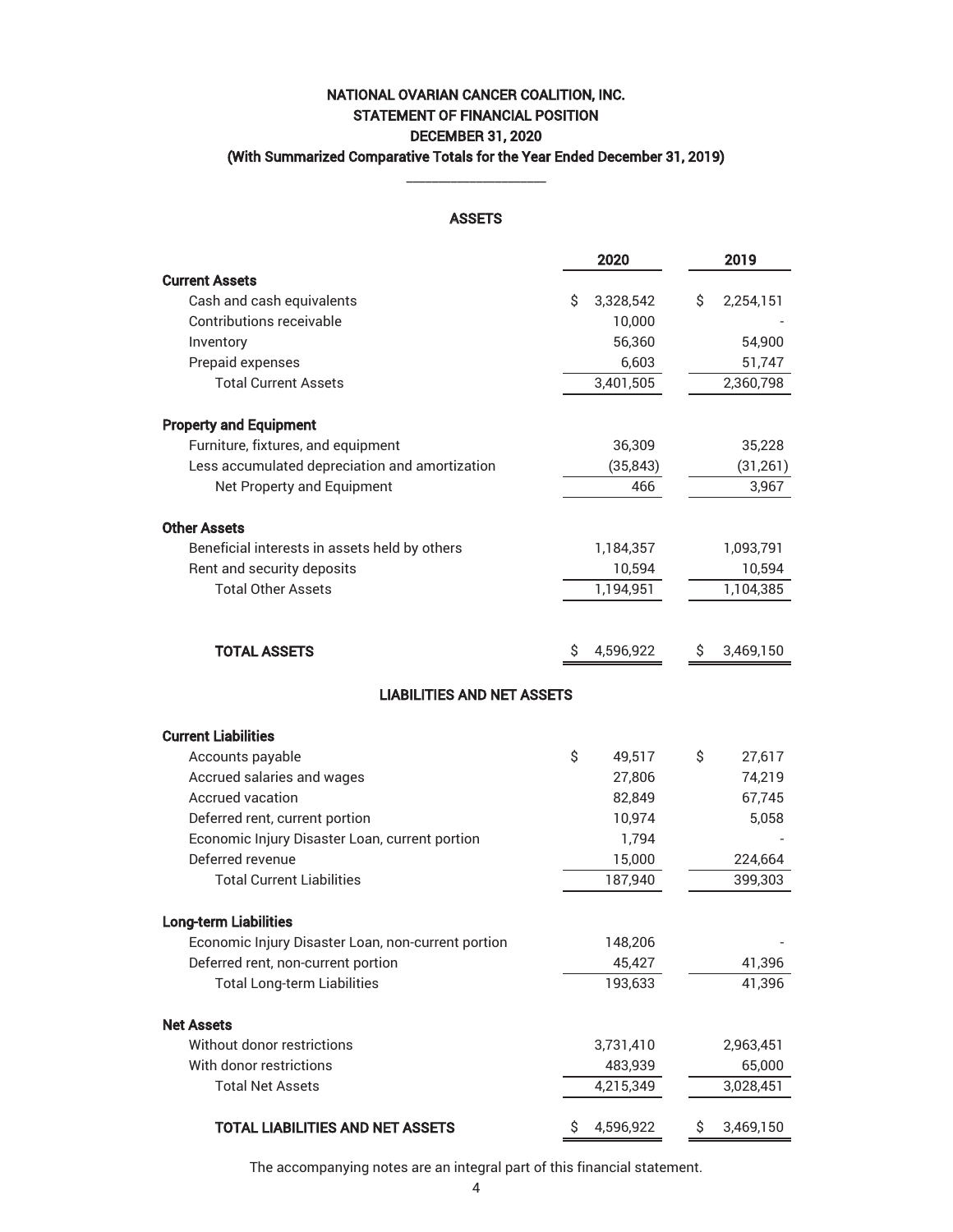#### NATIONAL OVARIAN CANCER COALITION, INC. STATEMENT OF ACTIVITIES AND CHANGES IN NET ASSETS FOR THE YEAR ENDED DECEMBER 31, 2020 (With Summarized Comparative Totals for the Year Ended December 31, 2019)

\_\_\_\_\_\_\_\_\_\_\_\_\_\_\_\_\_\_\_\_\_\_

|                                                                                           |                      |                     | 2019            |                 |  |
|-------------------------------------------------------------------------------------------|----------------------|---------------------|-----------------|-----------------|--|
|                                                                                           | <b>Without Donor</b> | <b>With Donor</b>   |                 |                 |  |
|                                                                                           | <b>Restrictions</b>  | <b>Restrictions</b> | <b>Total</b>    | <b>Total</b>    |  |
| <b>Revenues and Support</b>                                                               |                      |                     |                 |                 |  |
| Awareness events (includes in-kind contributions<br>of \$-0- in 2020 and \$9,149 in 2019) | Ś<br>1,942,087       | \$<br>526,705       | Ŝ.<br>2,468,792 | Ŝ.<br>2,689,460 |  |
| Less: cost of direct benefits to participants                                             |                      |                     |                 | (102, 895)      |  |
| Individual contributions                                                                  | 313,222              |                     | 313.222         | 777,358         |  |
| Corporation contributions                                                                 | 999,245              |                     | 999,245         | 28,150          |  |
| Special events                                                                            | 13,735               |                     | 13,735          | 226,618         |  |
| Less: cost of direct benefits to participants                                             |                      |                     |                 | (19,081)        |  |
| Outside fundraisers                                                                       | 279.485              |                     | 279,485         | 269,216         |  |
| Change in value of beneficial interests held by others                                    | 90,566               |                     | 90,566          | 122,704         |  |
| Investment income                                                                         | 224                  |                     | 224             | 628             |  |
|                                                                                           | 3,638,564            | 526,705             | 4,165,269       | 3,992,158       |  |
| Net assets released from restriction                                                      | 107,766              | (107, 766)          |                 |                 |  |
| <b>Total Revenues and Support</b>                                                         | 3,746,330            | 418,939             | 4,165,269       | 3,992,158       |  |
| <b>Expenses</b>                                                                           |                      |                     |                 |                 |  |
| Program services                                                                          | 2,234,901            |                     | 2,234,901       | 2,728,190       |  |
| Supporting activities                                                                     | 743,470              |                     | 743,470         | 736,703         |  |
| <b>Total Expenses</b>                                                                     | 2,978,371            |                     | 2,978,371       | 3,464,893       |  |
| Change in Net Assets                                                                      | 767,959              | 418,939             | 1,186,898       | 527,265         |  |
| Net Assets, beginning of year                                                             | 2,963,451            | 65,000              | 3,028,451       | 2,501,186       |  |
| Net Assets, end of year                                                                   | 3,731,410<br>S       | 483,939             | 4,215,349       | 3,028,451<br>Ş  |  |

The accompanying notes are an integral part of this financial statement.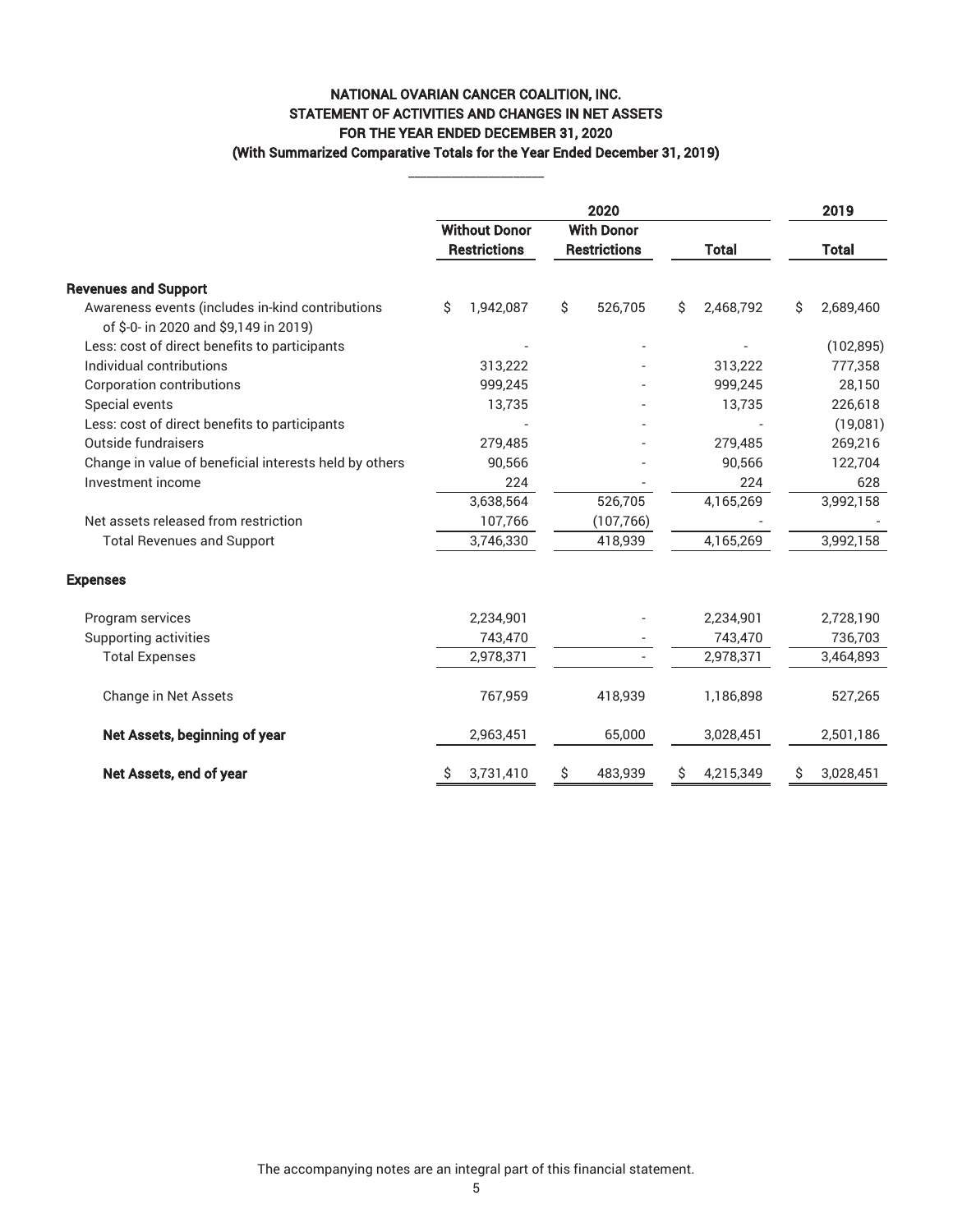|                                 |   |                   | Progra | am Services     |   |                  |   | <b>Supporting Activities</b> |   |             |   |              |   | 2019         |
|---------------------------------|---|-------------------|--------|-----------------|---|------------------|---|------------------------------|---|-------------|---|--------------|---|--------------|
|                                 |   |                   |        |                 |   |                  |   | Management and               |   |             |   |              |   |              |
|                                 |   | Earlier Awareness |        | Quality of Life |   | Together in TEAL |   | General                      |   | Fundraising |   | <b>Total</b> |   | <b>Total</b> |
| Salaries and wages              | တ | 290,291           | ∽      | 173,722         | ∽ | 679,431          | ∽ | 122,537                      | ∽ | 73,728      | S | ,439,709     | ↭ | 1,320,466    |
| Employee benefits               |   | 20,724            |        | 12,402          |   | 48,507           |   | 63,745                       |   | 12,394      |   | 157,772      |   | 91,461       |
| Payroll taxes                   |   | 23,441            |        | 14,028          |   | 54,864           |   | 9,895                        |   | 14,028      |   | 16,256       |   | 16,766       |
| Rent and utilities              |   | 28,604            |        | 17,130          |   | 67,415           |   | 8,752                        |   | 12,408      |   | 134,309      |   | 148,826      |
| Independent contractors         |   | 35,603            |        | 41,551          |   | 60,555           |   | 2,899                        |   | 33,583      |   | 274,191      |   | 305,718      |
| Professional services           |   |                   |        |                 |   |                  |   | 24,050                       |   | 3,144       |   | 27,194       |   | 90,047       |
| Website                         |   | 3,426             |        | 3,426           |   | 3,426            |   | 1,901                        |   | 1,901       |   | 14,080       |   | 5,552        |
| Marketing and communications    |   | 5,351             |        | 5,351           |   | 30,351           |   |                              |   | 13,316      |   | 54,369       |   | 5,063        |
| Equipment and furniture         |   |                   |        | 1,247           |   | 2,520            |   | 356                          |   | 585         |   | 5,779        |   | 5,448        |
| Office supplies and materials   |   | 1,071<br>4,734    |        | 2,834           |   | 11,204           |   | 252                          |   | 1,494       |   | 20,518       |   | 56,795       |
| Postage and shipping            |   | 3,630             |        | 29,846          |   | 13,504           |   | 200                          |   | 912         |   | 48,092       |   | 56,168       |
| Printing and copying            |   | 776               |        | 13,522          |   | 6,545            |   | 198                          |   | 1,057       |   | 22,098       |   | 106,816      |
| <b>relecommunications</b>       |   | 7,972             |        | 4,778           |   | 18,924           |   | 230                          |   | 2,102       |   | 34,006       |   | 37,955       |
| Events related expenses         |   | 12,541            |        | 40,740          |   | 113,556          |   | 228                          |   | 34,522      |   | 201,587      |   | 431,202      |
| ravel expenses                  |   | 4,374             |        | 5,098           |   | 12,104           |   | 341                          |   | 344         |   | 22,261       |   | 19,355       |
| Software and subscriptions      |   | 28,534            |        | 13,443          |   | 48,791           |   | 78,079                       |   | 15,411      |   | 184,258      |   | 106,563      |
| Licenses and permits            |   |                   |        |                 |   |                  |   |                              |   | 19,376      |   | 19,376       |   | 14,324       |
| nsurance                        |   | 2,264             |        | 1,355           |   | 5,300            |   | 7,876                        |   | 1,355       |   | 18,150       |   | 26,666       |
| Research and sponsored projects |   |                   |        |                 |   |                  |   |                              |   |             |   |              |   | 294,790      |
| Charges, dues and fees          |   | 100               |        | 58              |   | 89               |   | 1,015                        |   | 78,313      |   | 79,554       |   | 112,418      |
| Depreciation                    |   | 924               |        | 553             |   | 2,162            |   | 390                          |   | 553         |   | 4,582        |   | 3,345        |
| Food delivery                   |   |                   |        | 90,230          |   |                  |   |                              |   |             |   | 90,230       |   |              |
| <b>Bad debt</b>                 |   |                   |        | 10,000          |   |                  |   |                              |   |             |   | 10,000       |   |              |
| n-kind expenses                 |   |                   |        |                 |   |                  |   |                              |   |             |   |              |   | 9,149        |
|                                 |   | 474,360           |        | 481,314         | S | 1,279,227        | S | 322,944                      | ∽ | 420,526     | S | 2,978,371    | S | 3,464,893    |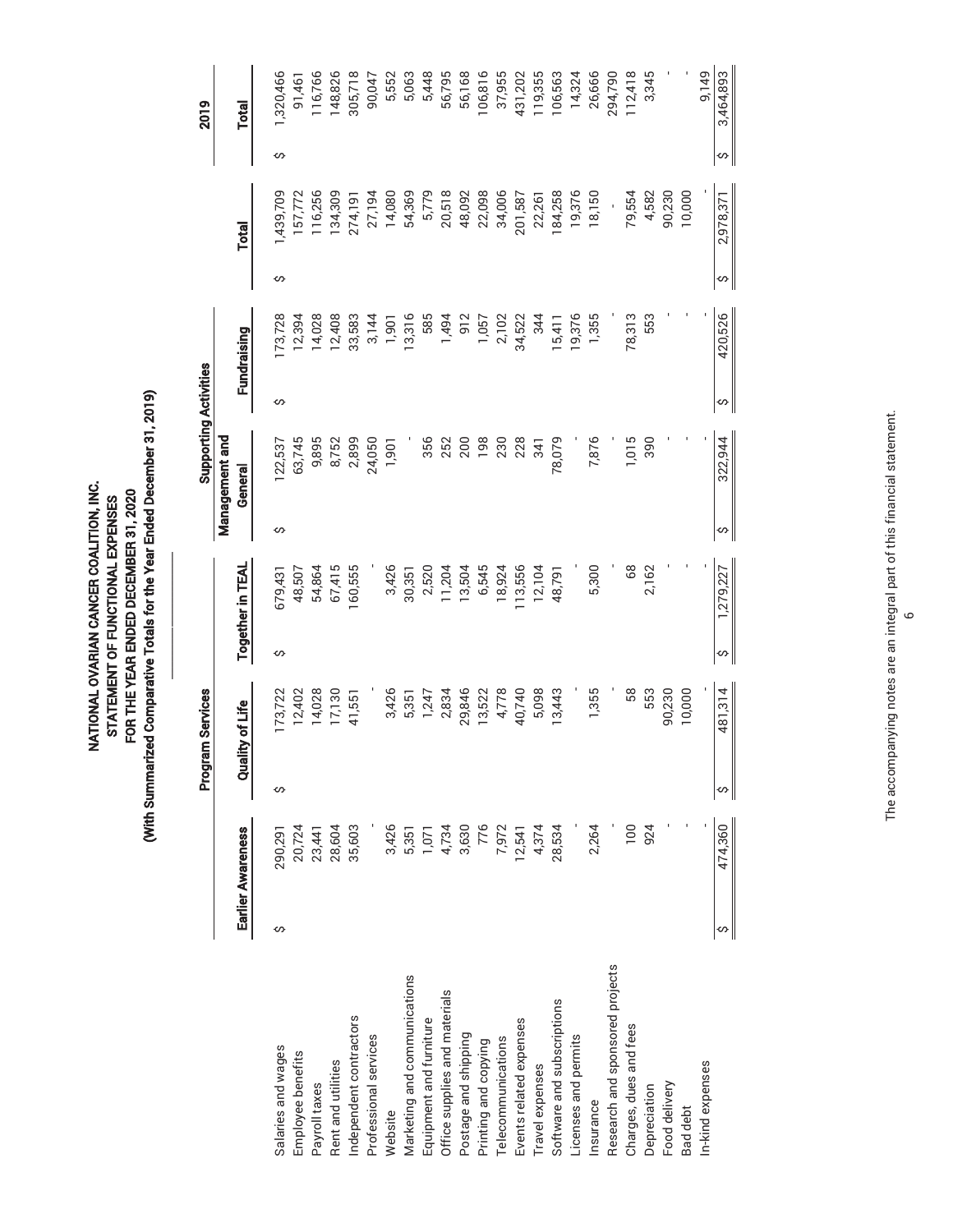# NATIONAL OVARIAN CANCER COALITION, INC. STATEMENT OF CASH FLOWS FOR THE YEAR ENDED DECEMBER 31, 2020 (With Summarized Comparative Totals for the Year Ended December 31, 2019)

\_\_\_\_\_\_\_\_\_\_\_\_\_\_\_\_\_\_\_\_\_\_

|                                                                  | 2020            | 2019            |
|------------------------------------------------------------------|-----------------|-----------------|
| <b>Cash Flows From Operating Activities</b>                      |                 |                 |
| Change in Net Assets                                             | \$<br>1,186,898 | \$<br>527,265   |
| Adjustments to reconcile change in net assets                    |                 |                 |
| to net cash provided by operating activities:                    |                 |                 |
| Depreciation expense                                             | 4,582           | 3,345           |
| Change in value of beneficial interests in assets held by others | (90, 566)       | (122, 704)      |
| Changes in operating assets and liabilities                      |                 |                 |
| <b>Contributions receivable</b>                                  | (10,000)        | 55,455          |
| Inventory                                                        | (1,460)         | (1,460)         |
| <b>Deposits</b>                                                  |                 | 4,605           |
| Prepaid expenses                                                 | 45,144          | (21, 381)       |
| Accounts payable                                                 | 21,900          | 9,544           |
| Accrued salaries and wages                                       | (46, 413)       | 9,842           |
| <b>Accrued vacation</b>                                          | 15,104          | 2,931           |
| Deferred rent                                                    | 9,947           | 46,454          |
| Deferred revenue                                                 | (209, 664)      | 219,440         |
| Net Cash Provided by Operating Activities                        | 925,472         | 733,336         |
| <b>Cash Flows From Investing Activities</b>                      |                 |                 |
| Purchase of equipment                                            | (1,081)         |                 |
| <b>Cash Flows From Financing Activities</b>                      |                 |                 |
| Borrowings on Economic Injury Disaster Loan                      | 150,000         |                 |
| Net Increase in Cash                                             | 1,074,391       | 733,336         |
| Cash, and cash equivalents, beginning of year                    | 2,254,151       | 1,520,815       |
| Cash, and cash equivalents, end of year                          | \$<br>3,328,542 | \$<br>2,254,151 |

The accompanying notes are an integral part of this financial statement.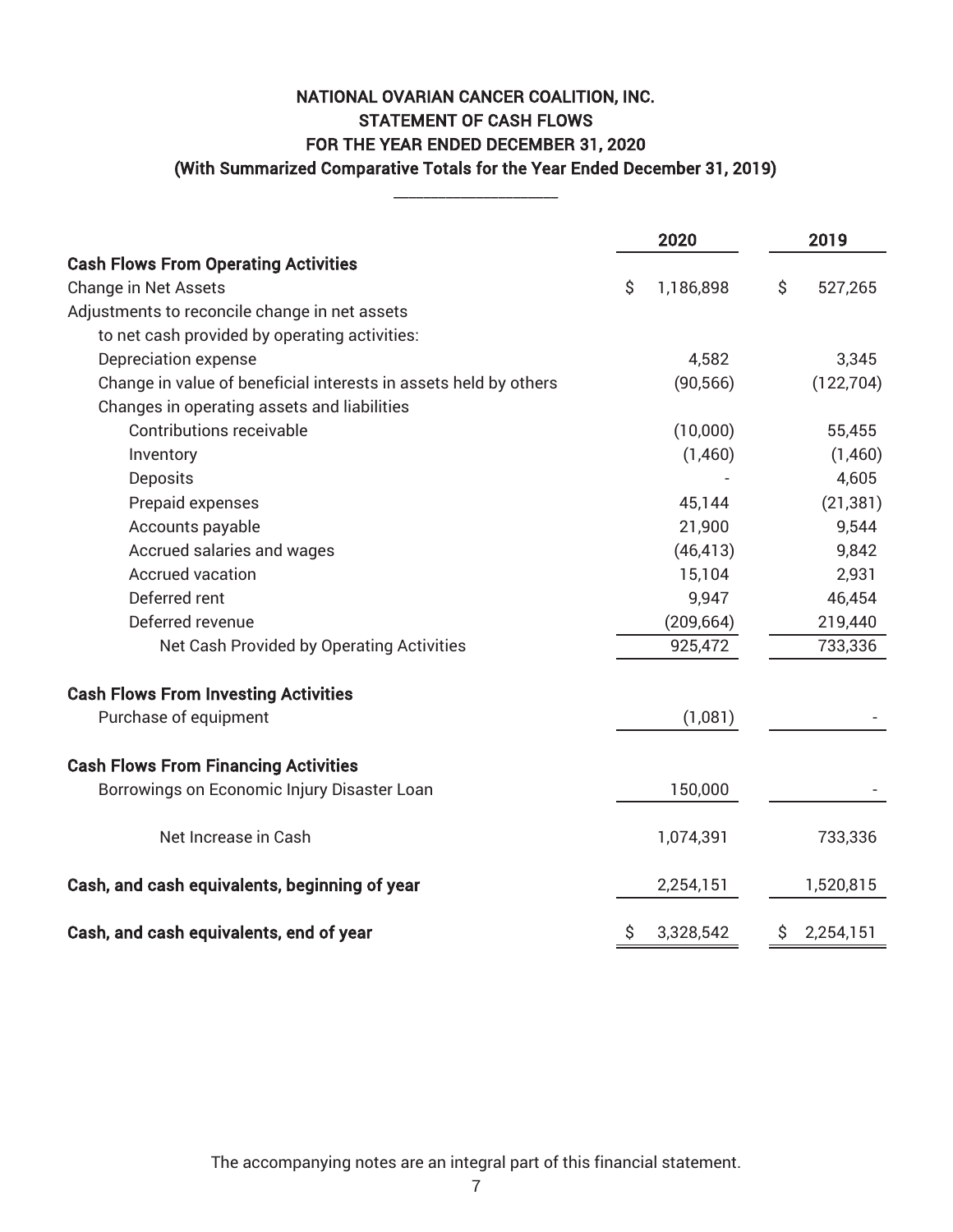\_\_\_\_\_\_\_\_\_\_\_\_\_\_\_\_\_\_\_\_

### NOTE 1: ORGANIZATION

National Ovarian Cancer Coalition, Inc. (NOCC) is a nonprofit public benefit corporation. NOCC's mission is to save lives through the prevention and cure of ovarian cancer and to improve the quality of life for survivors and their caregivers. NOCC currently provides program services nationwide. It is funded through contributions from the public and private sectors.

### Program Structure

NOCC's work is grounded in four pillars: Early Awareness, Quality of Life, Community Outreach, and Research. Below highlights the key focus areas and the programs that support each initiative and the ovarian cancer community.

### Early Awareness

Through programs and resources, NOCC empowers survivors and caregivers to make the appropriate health decisions as they move through the continuum of care by providing the following resources:

- Educational Resources literature, videos, and content on ovarian.org
- Information Line 1-888-OVARIAN information about NOCC, educational programming, and local chapter connections
- Ask the Experts (Facebook Live Educational Series) informative sessions led by industry experts designed to raise awareness, educate about ovarian cancer and provide resources for navigating the ovarian cancer journey
- Local Community Education Programs local health fairs, lunch and learn presentations, and speaker's bureau activities that aim to raise earlier awareness in our communities

### Quality of Life

NOCC provides physical, mental, emotional, and social support programs key to improving the survivor experience, which can impact health and enhance the quality of life.

- Faces of Hope® (Support/Educational Care Kits) tote bag that provides survivors with educational resources and comfort items to help navigate a new diagnosis of ovarian cancer
- Teal Hearts Network (Survivor Peer-to-Peer Support Group) online monthly gatherings hosted by local NOCC chapters across the country that provide a place for survivors to get the emotional support they need as they navigate their journey
- Teal Cares Network (Caregiver Support Group) online national support group for caregivers professionally facilitated by expert clinicians that will allow caregivers to address their own physical and emotional challenges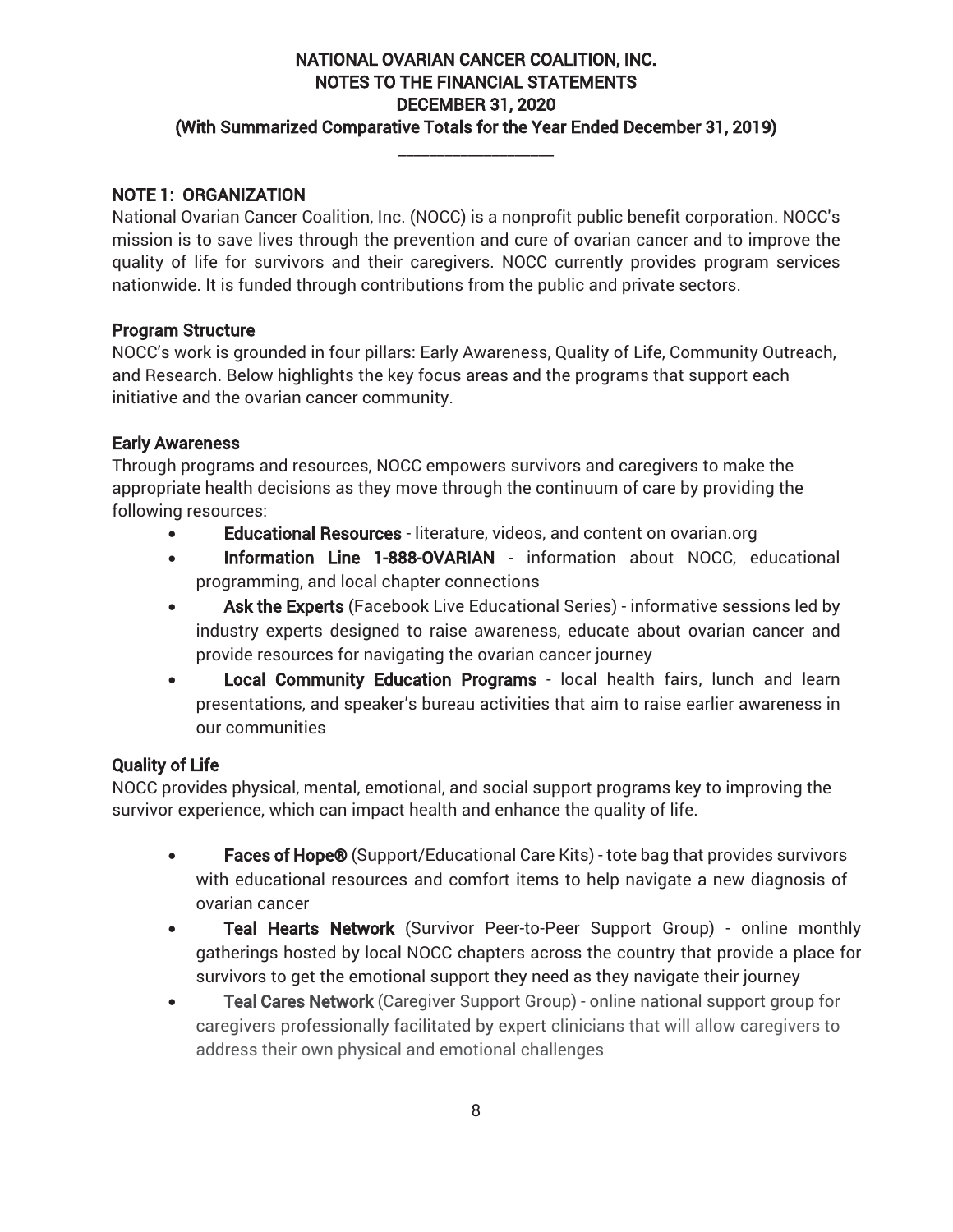## NATIONAL OVARIAN CANCER COALITION, INC. NOTES TO THE FINANCIAL STATEMENTS DECEMBER 31, 2020

### (With Summarized Comparative Totals for the Year Ended December 31, 2019) \_\_\_\_\_\_\_\_\_\_\_\_\_\_\_\_\_\_\_\_

### NOTE 1: ORGANIZATION (CONTINUED)

- NOCC CancerConnect Online Community (24/7 Online Support Forum) online forum where survivors and their caregivers can learn, support, and connect with others
- Nutritional Information and Support (Savor Health® Ina) Nutritional quide to help manage symptoms and provide nutrition support they need as they navigate their journey. Savor Health offers a text-based app that can see personalize nutrition tips and answer questions.
- Comfort for the Soul (Meal Delivery Service) healthy, pre-prepared meals delivered on a weekly basis to support survivors in treatment and their families (created in response to COVID-19)
- Comfort for the Mind (One-On-One Professional Counseling) professional counseling aimed at supporting survivors and caregivers as they handle the stress of a new diagnosis, the anxiety of a recurrence, or the pressures that come from being a caregiver (created in response to COVID-19)

### Community Outreach

NOCC hosts events nationwide that focus on empowering and mobilizing communities to take action and raise ovarian cancer awareness around the U.S.

- Together in TEAL® No Boundaries (Formerly Run/Walk to Break the Silence) -Together in TEAL® No Boundaries - National Broadcast Celebration - hosted annually, a legacy event focused on increasing knowledge about ovarian cancer, raising awareness about signs and symptoms while uniting NOCC communities in the U.S.
- ROCK the Day® (NOCC Signature DIY Program) invites individuals from across the nation to come together and put their creativity and passion to Raise Ovarian Cancer Knowledge through fundraising and awareness of their choosing
- **Team TEAL®** (Endurance Awareness Events) opportunity for endurance enthusiasts to participate in their favorite athletic activity while showing their support for loved ones. Whether it's a marathon, half marathon, triathlon, long-distance cycling, joining Team Teal allows you to do what you love while raising awareness and funds for ovarian cancer

#### Research

NOCC is dedicated to funding research that will lead to advancements in the field of ovarian cancer.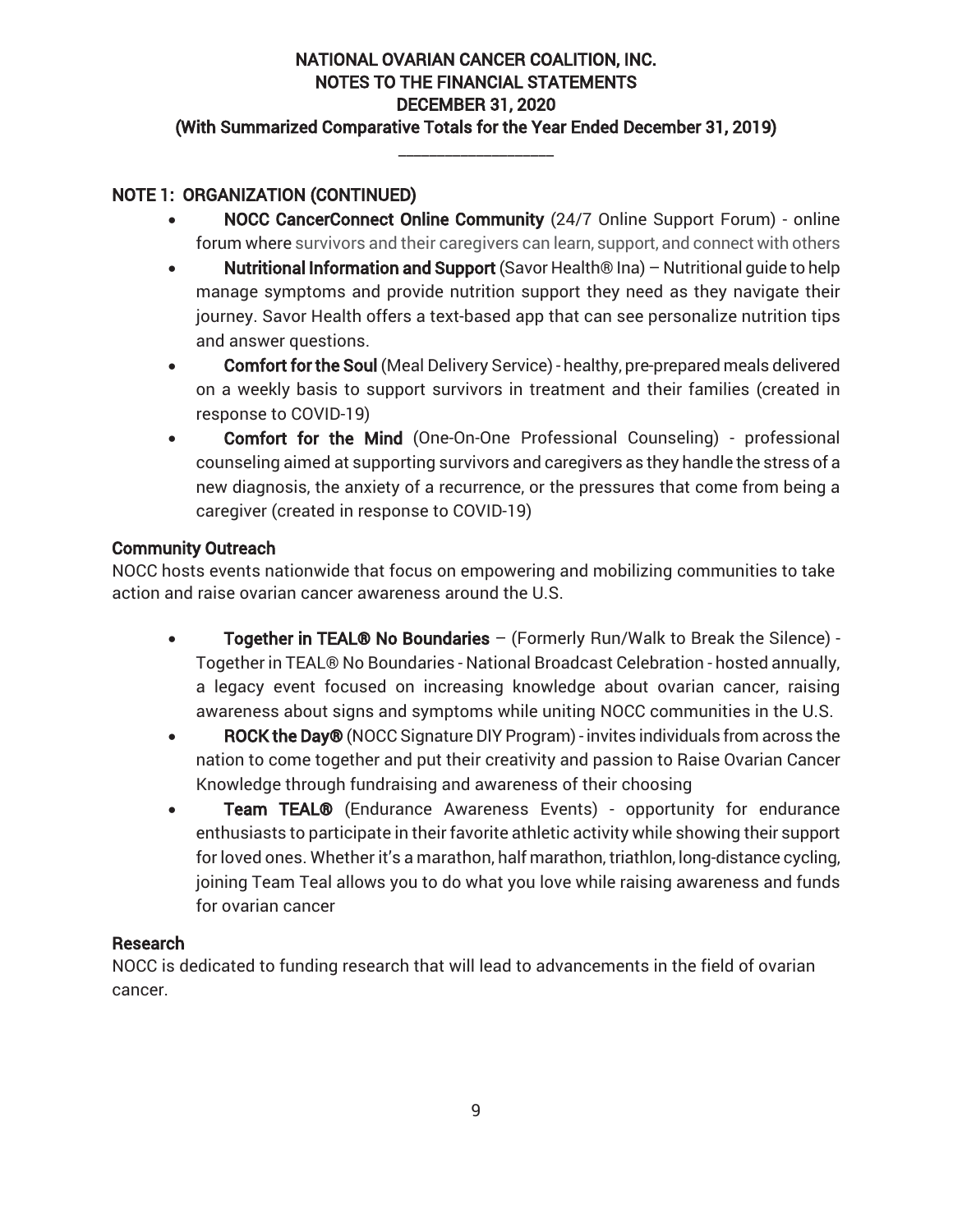# NATIONAL OVARIAN CANCER COALITION, INC. NOTES TO THE FINANCIAL STATEMENTS DECEMBER 31, 2020

(With Summarized Comparative Totals for the Year Ended December 31, 2019)

\_\_\_\_\_\_\_\_\_\_\_\_\_\_\_\_\_\_\_\_

#### NOTE 1: ORGANIZATION (CONTINUED)

Notable Organization activities during the year ended December 31, 2020 were (Unaudited):

#### Quality of Life:

#### Faces of Hope®

1,363 TEAL Totes were distributed to women newly diagnosed with ovarian cancer 469 TEAL Totes/Kits were provided to women with a recurrence of ovarian cancer

#### Savor Health® Ina

126 users downloaded and received nutritional guidance

#### Ask the Experts

30,000 people attended the educational live series

#### NOCC CancerConnect Online Community

2,200 active users participating in the online support community

#### Comfort for the Soul

10,800 meals served to women in treatment for ovarian cancer

#### Comfort for the Mind

83 professional counseling vouchers provided to survivors and caregivers

#### Teal Hearts Network

2,700 people annually participated in the Survivor Peer to Peer online monthly gatherings

#### Community Outreach

#### Together in TEAL® - Ending Ovarian Cancer

17 awareness events nationally 759 Teams fought for the cause 999 Survivors were honored 16,500 participants and donors came Together in TEAL®

#### Team TEAL® - Make a difference with your Miles

7 endurance events nationally

1,500 participants and donors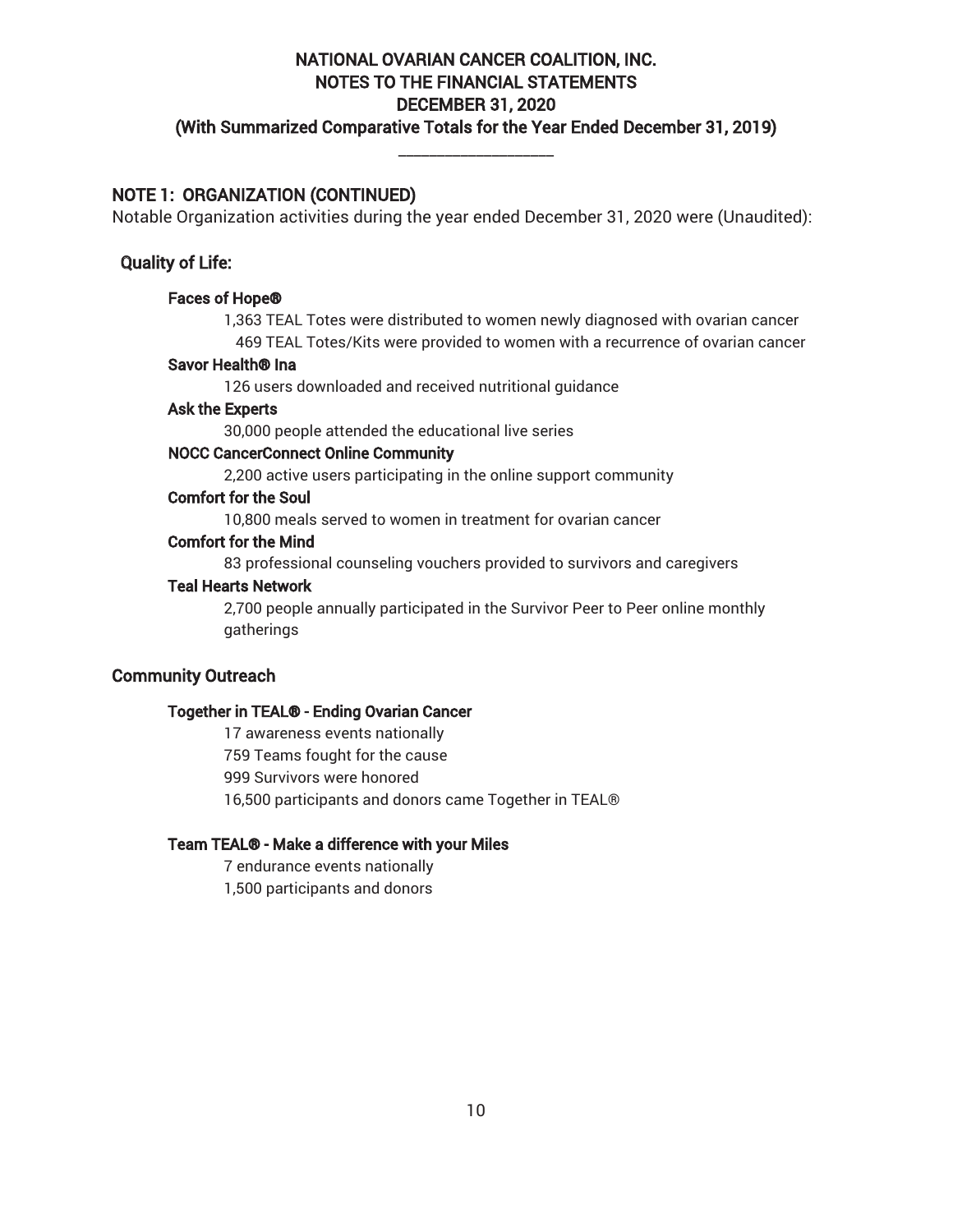### NOTE 2: SUMMARY OF SIGNIFICANT ACCOUNTING POLICIES

The summary of significant accounting policies is presented to assist in understanding the financial statements. The financial statements and notes are representations of NOCC's management, which is responsible for their integrity and objectivity. These accounting policies conform to accounting principles generally accepted in the United States of America (US GAAP) and have been consistently applied in the preparation of the financial statements.

### Comparative Financial Information

The financial statements include certain prior year summarized comparative information in total but not by net asset class or functional expense categories. Such information does not include sufficient detail to constitute a presentation in conformity with US GAAP. Accordingly, such information should be read in conjunction with NOCC's financial statements for the year ended December 31, 2019, from which the summarized information was derived.

#### Use of Estimates

Management uses estimates and assumptions in preparing the financial statements. Those estimates and assumptions affect the reported amounts of assets and liabilities, the disclosure of contingent assets and liabilities and reported revenues and expenses. Significant estimates used in preparing these financial statements include those assumed in recording depreciation, and the allocation of functional expenses. Actual results could differ from those estimates.

#### Basis of Presentation

Net assets and revenues, expenses, gains, and losses are classified based on the existence or absence of donor-imposed restrictions. Accordingly, net assets and changes therein are classified as follows:

Net Assets without Donor Restrictions - Net assets not subject to donor-imposed stipulations.

Net Assets with Donor Restrictions - Net assets subject to donor-imposed stipulations that may or will be met by actions of NOCC and/or the passage of time.

Revenues are reported as increases in net assets without donor restrictions unless use of the related assets is limited by donor-imposed restrictions. Expenses are reported as decreases in net assets without donor restrictions. Expirations of net assets with donor restrictions (i.e., the donorstipulated purpose has been fulfilled and/or the stipulated time period has elapsed) are reported as reclassifications between the applicable classes of net assets. Contributions of assets other than cash are recorded at their estimated fair value on the date of donation.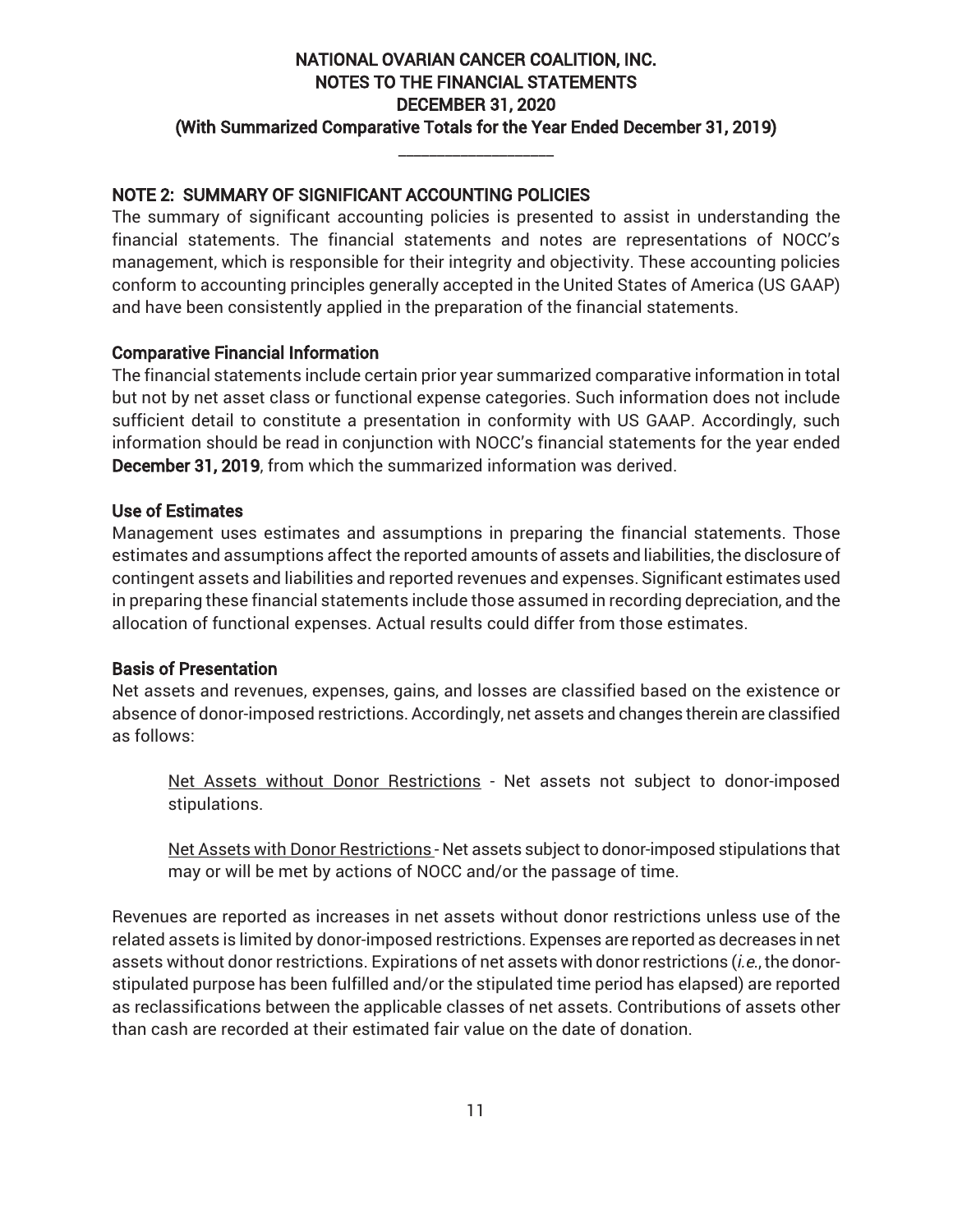\_\_\_\_\_\_\_\_\_\_\_\_\_\_\_\_\_\_\_\_

### NOTE 2: SUMMARY OF SIGNIFICANT ACCOUNTING POLICIES (CONTINUED) Cash and Cash Equivalents

NOCC considers all highly liquid instruments, including certificates of deposit with an original maturity of ninety days or less, to be cash equivalents. NOCC places cash which, at times, may exceed federally insured limits with high-credit quality financial institutions. NOCC has not experienced any losses on such assets.

### Donated Assets and Services

Donated equipment and other donated goods are recorded at their estimated fair value as of the date of the donation. Contributed services, which require a specialized skill and for which NOCC would have paid if not donated, are recorded at the estimated fair value at the time the services are rendered. NOCC also receives donated services that do not require specific expertise, but which are nonetheless central to NOCC's operations.

#### Tote bag inventory

Inventory consists of donated tote bags received in a prior year but not distributed as of the year end. The donated tote bags are valued based on fair value at December 31, 2020 (See Note 3).

### Property and Equipment

Property and equipment are stated at cost, if purchased, or at fair value at the date the equipment was donated. Major expenditures and those which substantially increase useful lives of the assets are capitalized. Maintenance, repairs, and replacements, which do not improve or extend the lives of the respective assets, are included in the statement of activities and changes in net assets when incurred. When property and equipment is sold or otherwise disposed of, the asset is removed, and any gain or loss is included in the statement of activities and changes in net assets.

Depreciation has been calculated using the straight-line method based on the estimated useful lives of the assets as follows:

Furniture, fixtures, and equipment 3-10 years

#### Income Taxes

NOCC is exempt from federal income taxes under Section 501(a) of the Internal Revenue Code (IRC) of 1986, as amended, as an organization described in Section 501 (c)(3) of the IRC. NOCC has been classified as an organization that is not a private foundation under IRC Section 509(a)(2), and as such, contributions to NOCC qualify for deductions as charitable contributions. However, income generated from activities unrelated to NOCC's exempt purpose is subject to tax under IRC Section 511.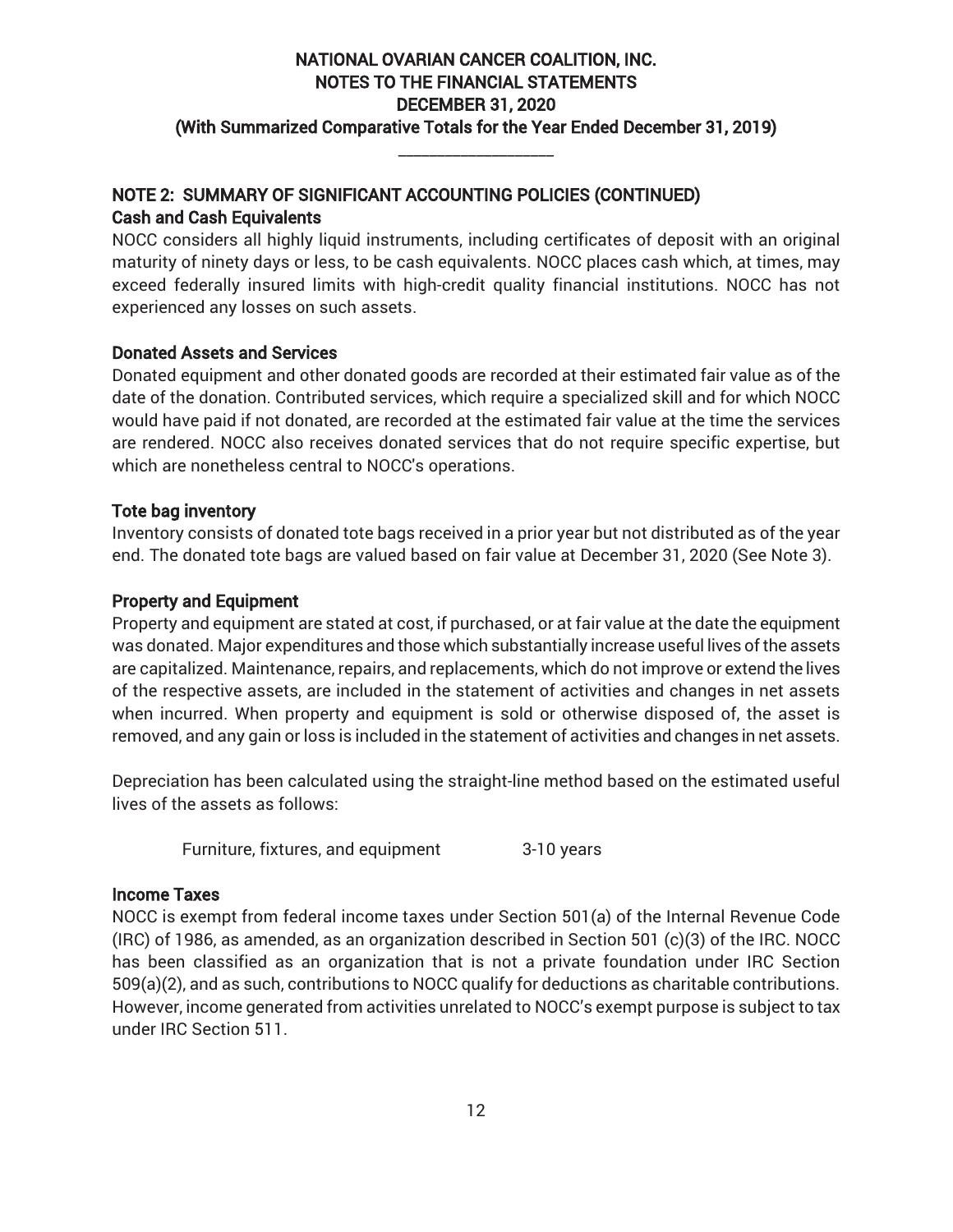\_\_\_\_\_\_\_\_\_\_\_\_\_\_\_\_\_\_\_\_

## NOTE 2: SUMMARY OF SIGNIFICANT ACCOUNTING POLICIES (CONTINUED) Accounting for Uncertainty in Income Taxes

Management has concluded that any tax positions that would not meet the more-likely-than-not criterion of Financial Accounting Standards Board (FASB) Accounting Standards Codification (ASC) Topic 740-10, Accounting for Income Taxes, would be immaterial to the financial statements taken as a whole. Accordingly, the accompanying financial statements do not include any provision for uncertain tax positions, and no related interest or penalties have been recorded in the statement of activities and changes in net assets or accrued in the statement of financial position. Federal and state tax returns of the entity are generally open to examination by the relevant taxing authorities for a period of three years from the date the returns are filed.

### Accrued Vacation

NOCC's employees are entitled to paid vacation depending upon the length of service. Accrued vacation represents vacation earned, but not taken. The accrued vacation balance as of December 31, 2020 and 2019 was \$82,849 and \$67,745, respectively.

### Fair Value Measurements

FASB ASC 820, Fair Value Measurements and Disclosures, provides the framework for measuring fair value. That framework provides the fair value hierarchy that prioritizes the inputs to valuation techniques used to measure fair value. The hierarchy gives the highest priority to unadjusted quoted prices in active markets for identical assets or liabilities (level 1 measurements) and the lowest priority to unobservable inputs (level 3 measurements).

Level 1 – Quoted prices in active markets for identical assets or liabilities.

Level 2 – Observable inputs other than Level 1 prices such as quoted prices for similar assets or liabilities; quoted prices in markets that are not active; or other inputs that are observable or can be corroborated by observable market data such as benchmark interest rates and yield curves and/or securities indices.

Level 3 – Inputs that are unobservable for the asset or liability and include situations where there is little, if any, market activity for the asset or liability. The inputs into the determination of fair value are based upon the best information in the circumstances and may require significant management judgment or estimation.

The asset or liability's fair value measurement level within the fair value hierarchy is based on the lowest level of any input that is significant to the fair value measurement. Valuation techniques used need to maximize the use of observable inputs and minimize the use of unobservable inputs.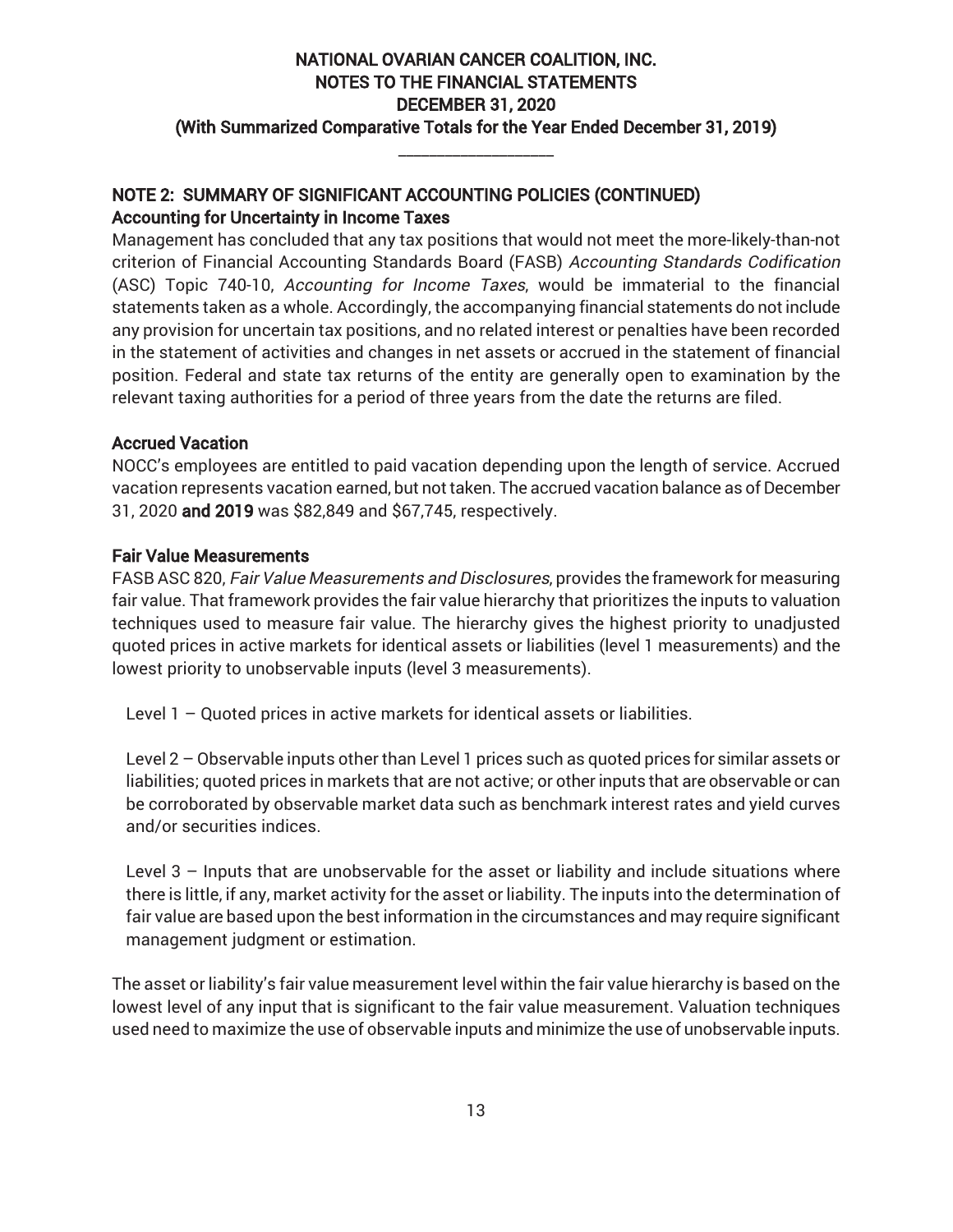\_\_\_\_\_\_\_\_\_\_\_\_\_\_\_\_\_\_\_\_

## NOTE 2: SUMMARY OF SIGNIFICANT ACCOUNTING POLICIES (CONTINUED) Fair Value Measurements (Continued)

The following is a description of the valuation methodology used for assets measured at fair value. There has been no change in the methodology used at December 31, 2020.

Beneficial interests in assets held by others: Fair value of the beneficial interests held by others is based on NOCC's percent interest in the trust assets (see Note 5) held by a trustee.

The preceding method described may produce a fair value calculation that may not be indicative of net realizable value or reflective of future fair values. Furthermore, although NOCC believes its valuation methods are appropriate and consistent with other market participants, the use of different methodologies or assumptions to determine the fair value of certain financial instruments could result in a different fair value measurement at the reporting date.

The provisions of Topic 820 did not have an impact on NOCC's nonfinancial assets and nonfinancial liabilities that are not permitted or required to be measured at fair value on a recurring basis.

### Unconditional Promises to Give

Contributions are recognized when a donor makes a promise to give to NOCC that is, in substance, unconditional. Contributions that are restricted by the donor are reported as increases in net assets without donor restrictions if the restrictions expire in the fiscal year in which the contributions are recognized. All other donor-restricted contributions are reported as an increase in net assets with donor restrictions. When a restriction expires or is satisfied, net assets with donor restrictions are reclassified to net assets without donor restrictions.

Unconditional promises to give that are due more than one year beyond the statement of financial position date are discounted to a net present value using an estimated discount factor for risk-free borrowing.

Contributions receivable are considered past due when payments are not made under the terms of the contribution agreement. There were no past due contributions receivable at December 31, 2020 and no provision was made for uncollectible receivables as of that date. Contributions receivable are considered uncollectible and written off as uncollectible when the donor withdraws the contribution commitment or fails to provide a reasonable revised schedule of contributions.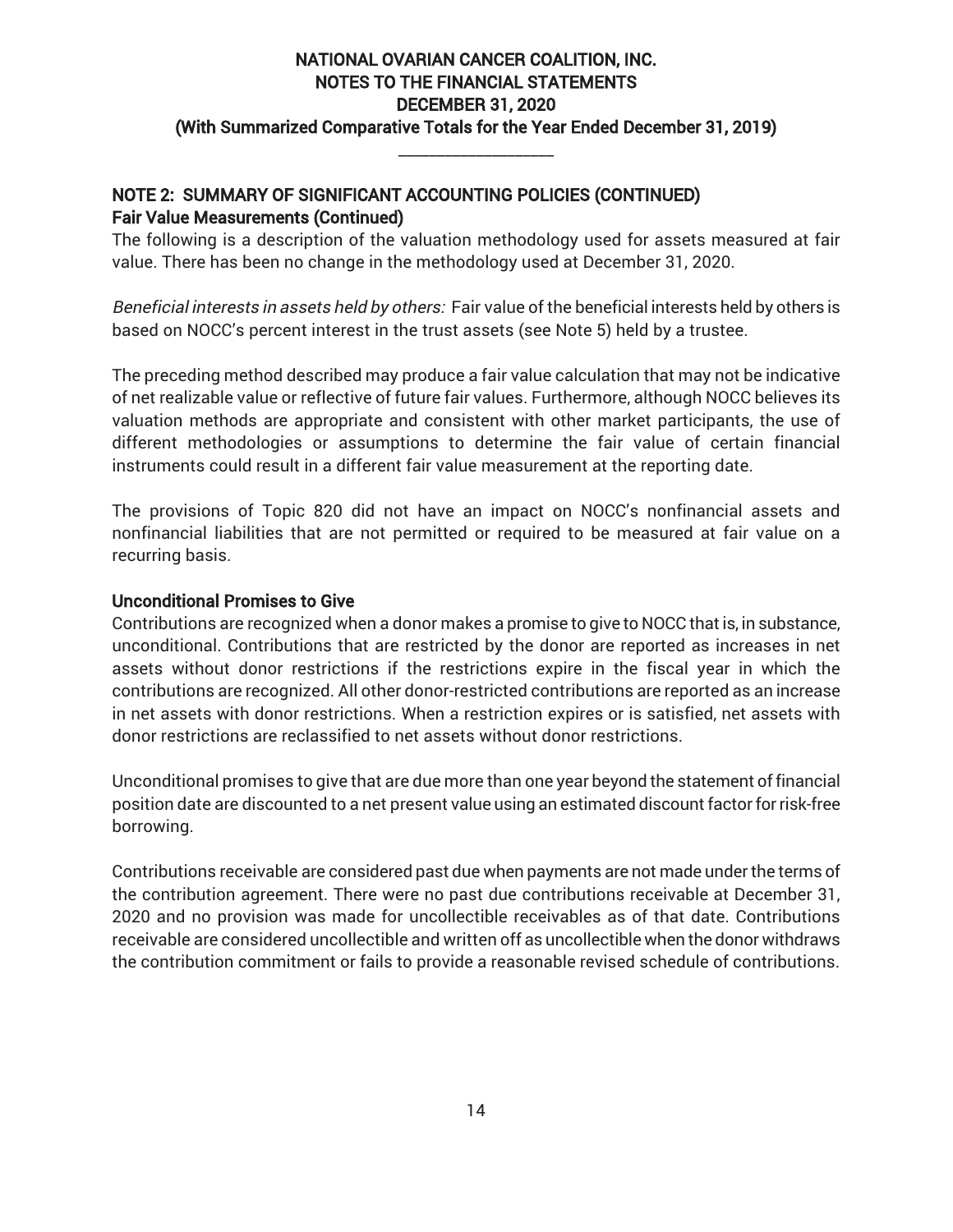### NOTE 2: SUMMARY OF SIGNIFICANT ACCOUNTING POLICIES (CONTINUED) Advertising

NOCC's policy is to expense marketing and advertising as the costs are incurred. Marketing and advertising expenses for the years ended December 31, 2020 and 2019 totaled \$54,370 and \$5,063, respectively.

### Recent Accounting Pronouncements

In February 2016, the FASB issued ASU 2016-02, Leases, which will supersede the current lease requirements in ASC 840. The new standard requires lessees to recognize a right-of-use (ROU) asset and a related lease liability for all leases with terms longer than 12 months. Leases will be classified as either finance or operating, with classification affecting the pattern of expense recognition in the statement of activities and changes in net assets. Currently, leases are classified as either capital or operating, with only capital leases recognized on the statement of financial position. The new standard is effective for private entities for annual periods beginning after December 15, 2021. NOCC is currently assessing the impact on its statement of position but expects that the guidance will not result in significant changes to the results of operations.

### Allocations of Functional Expenses

The financial statements report certain categories of expenses that are attributable to either program or supporting functions. Therefore, these expenses require allocation on a reasonable basis that is consistently applied. Allocations are based on time and effort spent in each area. The expenses that are allocated include salary and wages, payroll taxes, events related expenses, and independent contractors' services, along with other program expenses. All other natural expense categories using the key concept of direct conduct or direct supervision are 100% charged to the benefiting program or support service.

#### Classification of Prior Year Presentation

Certain prior year amounts have been reclassified for consistency with the current year presentation. These reclassifications had no effect on the reported results of operations.

#### Date of Management's Review

NOCC has evaluated subsequent events through December 8, 2021, the date the financial statements were available to be issued.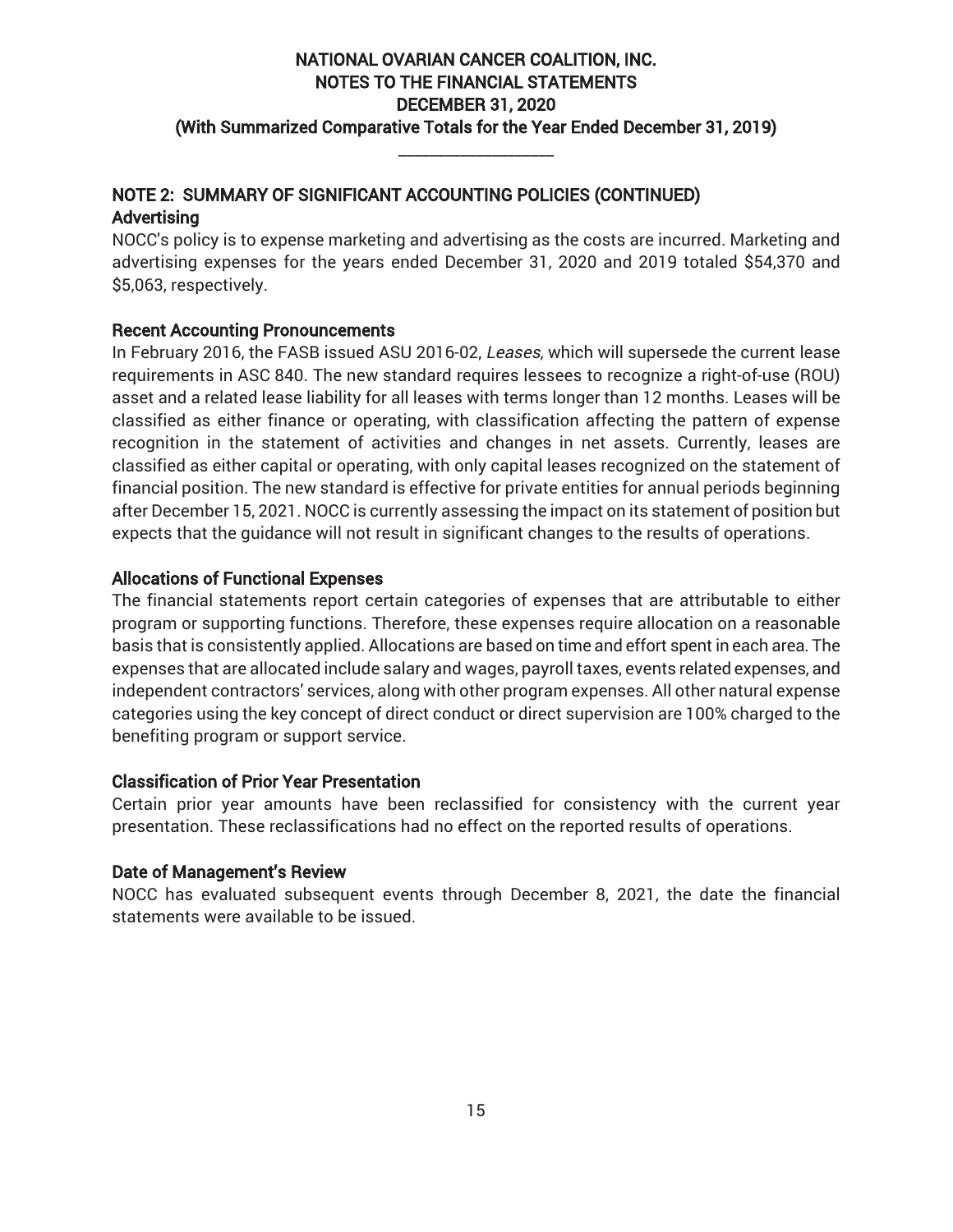### NOTE 3: DONATED TOTE BAGS INVENTORY

Inventory consists of donated tote bags received but not distributed as of December 31, 2020 and 2019. The donated bags were initially valued based on the standard retail price of \$37 per bag with ribbon embroidery and \$30 per bag without ribbon embroidery. Over time, management determined that the value of the inventory was overstated and the estimated valued was reduced. The remaining inventory valuation was further reduced to \$5 per bag and to \$1 per bag in 2016 and 2017, respectively. The adjustment for the decrease in fair value was \$-0- in 2020 and 2019. NOCC plans to distribute the tote bags during future awareness events.

### NOTE 4: PROPERTY AND EQUIPMENT

Property and equipment at consisted of the following at December 31:

|                                    | 2020      |  | 2019     |
|------------------------------------|-----------|--|----------|
| Furniture, fixtures, and equipment | 36,309    |  | \$35,228 |
| Accumulated depreciation           | (35, 843) |  | (31,261) |
|                                    | 466       |  | 3.967    |

### NOTE 5: BENEFICIAL INTERESTS IN ASSETS HELD BY OTHERS

NOCC is the beneficiary of two trusts. The trust assets in one trust have been segregated into separate accounts for each beneficiary of the trust. Therefore, NOCC's interest in this trust account is 100% and is valued based on the fair value of the underlying assets. At December 31, 2020 and 2019 the trust assets consisted of money accounts and mutual funds. As of December 31, 2020 and 2019, the interest in this trust was valued at:

|                                                             | 2020 | 2019        |
|-------------------------------------------------------------|------|-------------|
| Beneficial interests in assets held by others $$ 1,184,357$ |      | \$1,093,791 |

Distributions from this trust for the years ended December 31, 2020 and 2019 were \$66,138 and \$58,297, respectively, and are included with individual contributions in the accompanying statements of activities and changes in net assets. The changes in value of this beneficial interest for the years ended December 31, 2020 and 2019 was \$90,566 and \$122,704, respectively, and are included in the accompanying statements of activities and changes in net assets with individual donations.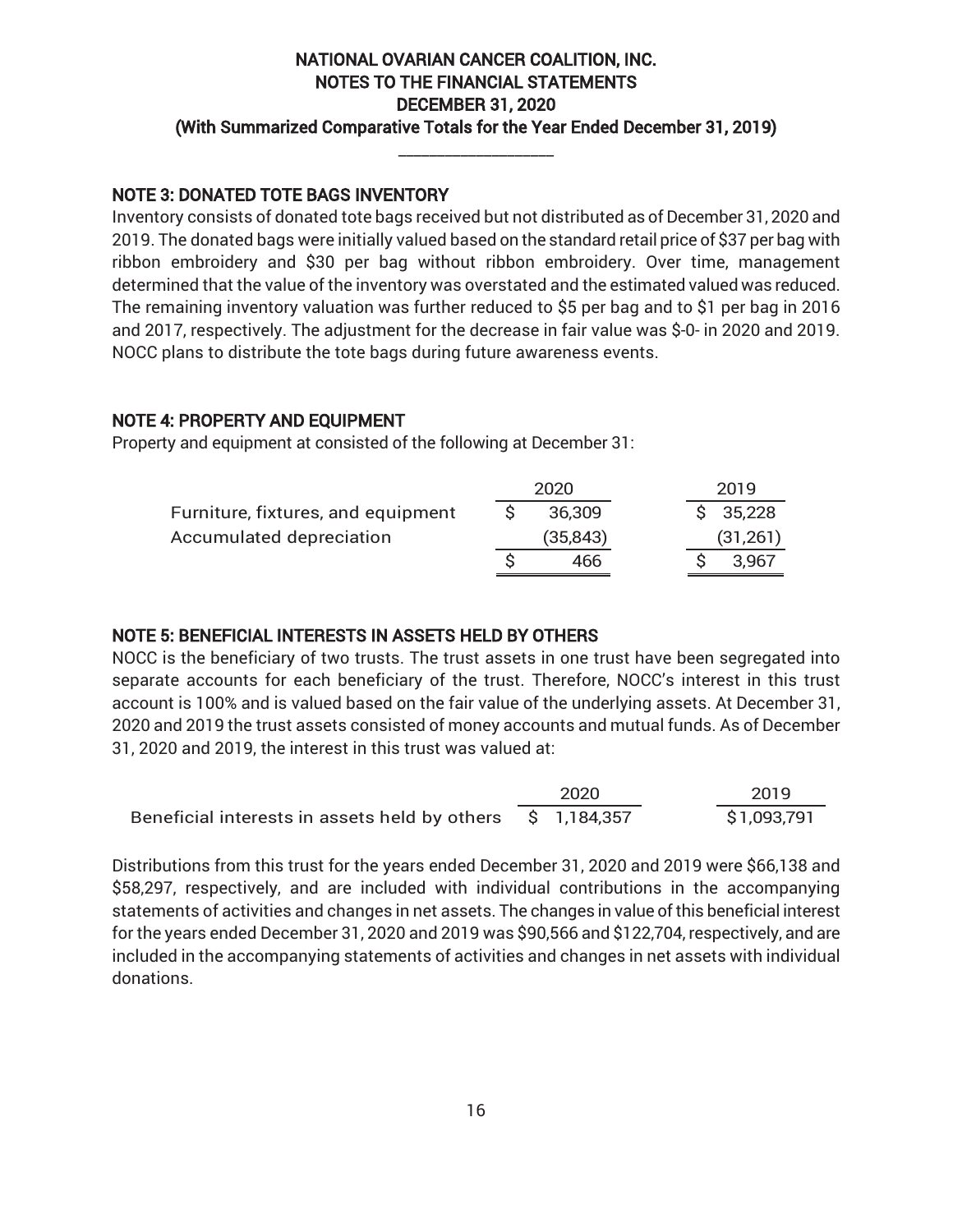## NOTE 5: BENEFICIAL INTERESTS IN ASSETS HELD BY OTHERS (CONTINUED)

NOCC's interest in the second trust is that of a secondary income beneficiary. Once all trust expenses are paid, trust income is distributed to primary beneficiaries in prescribed dollar amounts. The secondary beneficiaries are then given a prescribed percentage of the remaining income. Due to the nature of this trust, NOCC's interest in this trust is not able to be estimated. Distributions from this trust for the years ended December 31, 2020 and 2019 were \$9,200 and \$19,269, respectively, and are included in the accompanying statements of activities and changes in net assets with individual donations.

### NOTE 6: FAIR VALUE OF FINANCIAL INSTRUMENTS

The following table sets forth by level, within the fair value hierarchy, NOCC's assets at fair value as of December 31:

|                         | Year | <b>Fair Value</b> | <b>Quoted Prices in</b><br><b>Active Markets</b><br>for Identical<br>Assets/Liabilities<br>(Level 1) | Significant<br>Other<br>Observable<br>Inputs<br>(Level 2) | Significant<br>Unobservable<br>Inputs<br>(Level 3) |
|-------------------------|------|-------------------|------------------------------------------------------------------------------------------------------|-----------------------------------------------------------|----------------------------------------------------|
| Beneficial interests in | 2020 | 1,184,357         | 1,184,357<br>S                                                                                       | -                                                         |                                                    |
| assets held by others   | 2019 | 1,093,791         | 1,093,791<br>S                                                                                       | -                                                         | $\overline{\phantom{a}}$                           |

## NOTE 7: NET ASSETS WITH DONOR RESTRICTIONS

Net assets with donor restrictions are available for the following purposes as of December 31:

|          | 2020    |  | 2019                     |
|----------|---------|--|--------------------------|
| Research | 70,420  |  | \$65,000                 |
| Programs | 413,519 |  | $\overline{\phantom{0}}$ |
|          | 483,939 |  | 65,000                   |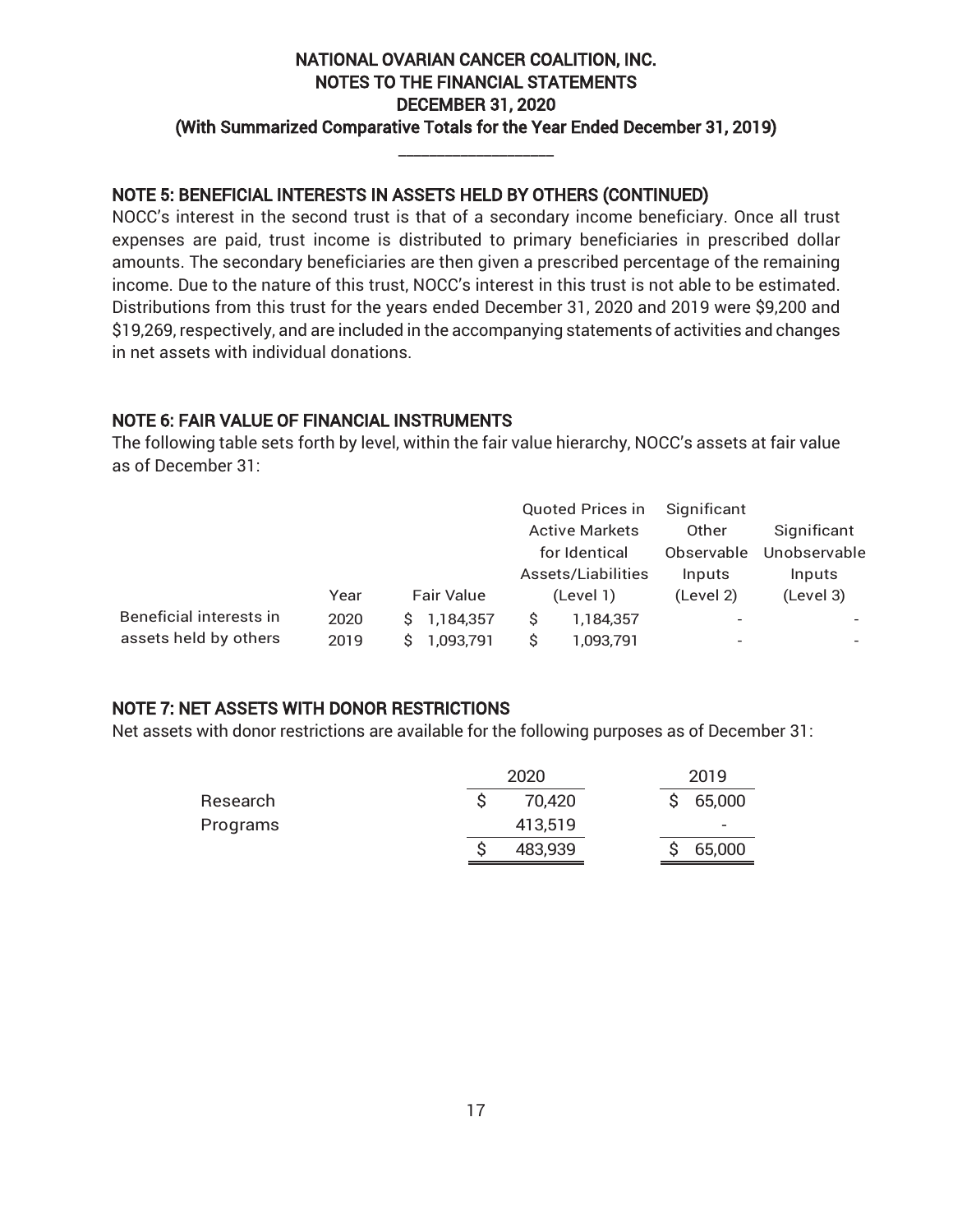\_\_\_\_\_\_\_\_\_\_\_\_\_\_\_\_\_\_\_\_

### NOTE 7: NET ASSETS WITH DONOR RESTRICTIONS (CONTINUED)

Net assets with donor restrictions were released from restriction as follows for the years ended December 31:

|          | 2020    | 2019     |
|----------|---------|----------|
| Research | 3,000   | \$13,385 |
| Programs | 104,766 | 56,000   |
|          | 107,766 | 69,385   |

## NOTE 8: OPERATING LEASES

### Headquarters - Dallas, Texas

On May 22, 2013, NOCC exercised an option to extend the lease for its headquarters to an additional term of five years with monthly rent ranging from \$4,605 in 2014 to \$4,841 in 2019. During 2018, with Board approval, NOCC relocated its offices in Dallas, Texas to a new location and entered into a lease agreement effective from January 1, 2019 through July 31, 2029. The lease provides for seven months of no rent at the beginning of the term, and base rent beginning August 1, 2019 of \$5,582 to \$7,287 beginning August 1, 2028, plus electricity.

### Regional Office - Chicago, Illinois

.

Effective February 1, 2012 and expiring in February 1, 2017, NOCC entered into a five-year office lease agreement at a rate of \$1,473 per month for the first year and an increase of 3% per year thereafter. This lease was extended on December 27, 2016 to be effective February 1, 2017 and expiring January 1, 2022 at a rate of \$1,503 per month for the first year and an increase of 2.5% per year thereafter.

Future minimum lease payments under the noncancelable leases are as follows: Years ending December 31,

| 2021                | Ś | 95,304  |
|---------------------|---|---------|
| 2022                |   | 77,045  |
| 2023                |   | 77,056  |
| 2024                |   | 78,916  |
| 2025                |   | 80,777  |
| 2026 and thereafter |   | 304,502 |

Rental expense under these agreements for the years ended December 31, 2020 and 2019 was \$92,966 and \$104,103, respectively.

NOCC incurred additional rental expense for storage for the years ended December 31, 2020 and 2019 of \$34,556 and \$37,578, respectively.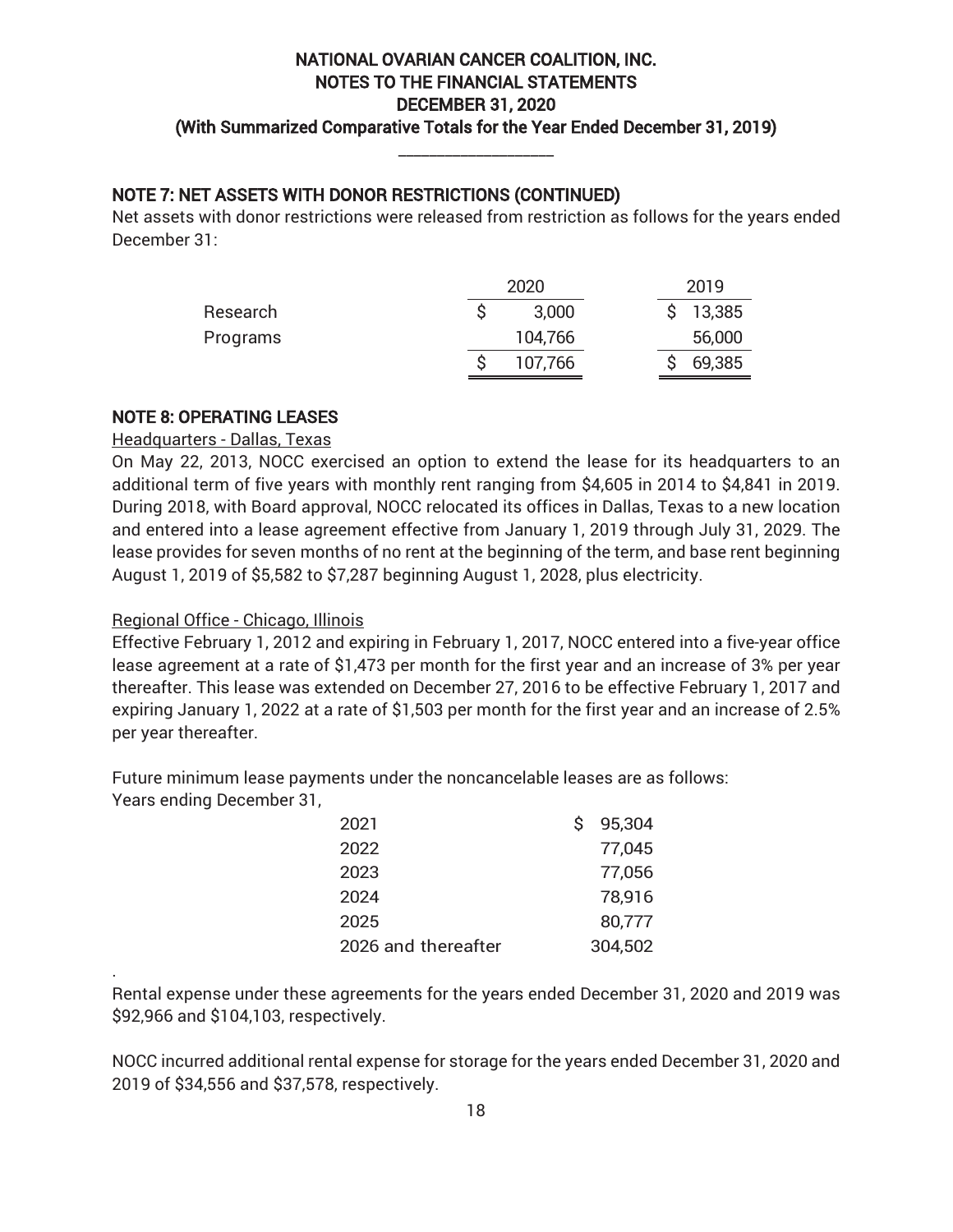\_\_\_\_\_\_\_\_\_\_\_\_\_\_\_\_\_\_\_\_

### NOTE 9: NOTES PAYABLE

The Organization received funding of \$260,204 in May 2020 under the Paycheck Protection Program (PPP) loan as part of the Coronavirus Aid, Relief, and Economic Security Act(CARES Act) to provide payroll assistance. The loan bears interest at 1.00%, payable monthly beginning in November 2020, and is due May 2022. Under the terms of the PPP, the amount of the loan may be forgiven if it is used for qualifying expenses as described in the CARES Act. The Organization received full forgiveness of the loan in March 2021, from the Small Business Administration. As such, no liability has been included in the statement of financial position as of December 31, 2020.

In July 2020, the Organization applied and obtained a loan for Disaster Relief with the Small Business Administration (SBA), for up to \$150,000. The loan will mature on June 1, 2050 and is secured by the collateral of all tangible and intangible assets of NOCC. The loan has a fixed interest rate of 2.75% through June 1, 2050. Commencing July 1, 2022, through the maturity date, monthly installments of principal and interest shall be paid for \$641. The outstanding balance of the loan at December 31, 2020 was \$150,000. Interest expense for the year ended December 31, 2020 was \$0.

| <b>Description</b>                                                       | <b>Balance as of</b><br>December 31,<br>2019 | Borrowing/<br>(Repayments) | <b>Balance as of</b><br>December 31,<br>2020 |
|--------------------------------------------------------------------------|----------------------------------------------|----------------------------|----------------------------------------------|
| SBA - EIDL Loan-<br>\$150,000 with 2.75% interest, 360                   | $\sim$ $-$                                   | 150,000                    | \$150,000                                    |
| monthly<br>payments<br>S641<br>of<br>beginning July 2022 until June 2050 |                                              |                            |                                              |

Scheduled future maturities of the notes payable for the years ending December 31 are as follows:

| 2021                | \$<br>1,794 |
|---------------------|-------------|
| 2022                | 3,662       |
| 2023                | 3,764       |
| 2024                | 3,869       |
| 2025                | 3,977       |
| 2026 and thereafter | 132,934     |
| Total               | 150,000     |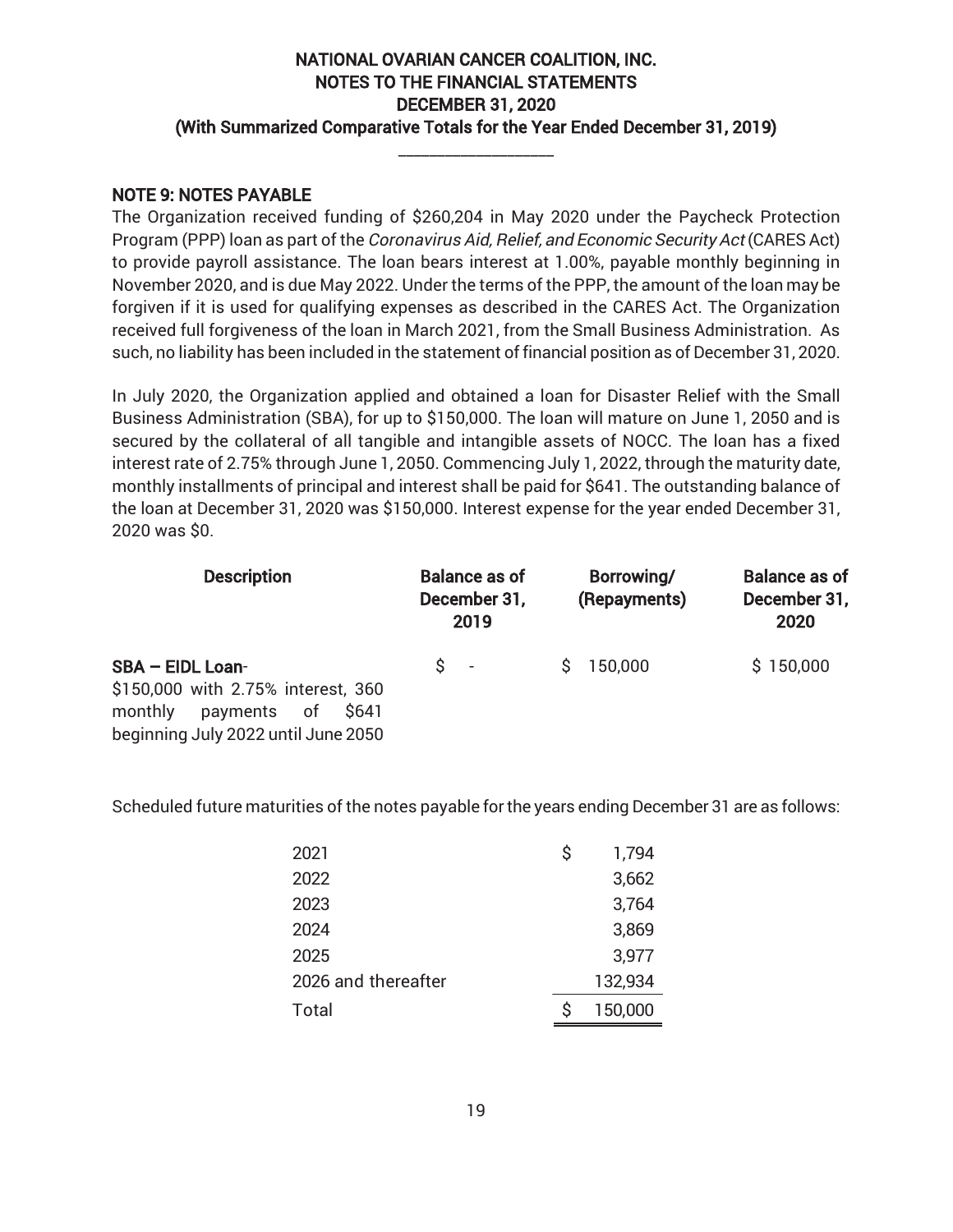### NOTE 10: OVARIAN CANCER DREAM TEAM FUNDING CONDITIONAL COMMITMENT

During the year ended December 31, 2014, NOCC entered into a conditional Memorandum of Understanding ("MOU") outlining a desire to jointly fund a dream team dedicated to ovarian cancer research ("Ovarian Cancer Dream Team"). The total funding level of the Ovarian Cancer Dream Team is anticipated to be \$6,000,000 over a four-year period. Organizations wishing to jointly fund the Ovarian Cancer Dream Team include NOCC (\$1,500,000), Ovarian Cancer National Alliance (\$1,500,000) and Ovarian Cancer Research Fund (\$3,000,000).

Payments to help fund the Ovarian Cancer Dream Team are contingent upon satisfactory progress and achievement of applicable milestones and deliverables of the Ovarian Cancer Dream Team. The MOU was amended in 2017 to change only the payment schedule. During the years ended December 31, 2020 and 2019, NOCC provided support to the Ovarian Cancer Dream Team in the amount of \$0 and \$281,250. The MOU matured by December 31, 2019 and no remaining balance is due from NOCC.

#### NOTE 11: RETIREMENT PLAN

NOCC has a 401(k) retirement plan in which the employer matches employee contributions equal to 50% of the first 6% of eligible deferred compensation per pay period after three consecutive months of employment. Employer matching contributions are 100% vested immediately. Employees over age 18 are immediately eligible for the plan. Employer contributions to the employee accounts for the years ended December 31, 2020 and 2019 were \$21,804 and \$24,609, respectively.

#### NOTE 12: LIQUIDITY AND AVAILABILITY OF RESOURCES

As part of NOCC's liquidity management, it has a policy to structure its financial assets to be available as its general expenditures, liabilities and other obligations come due. The policy is that monthly revenues are to cover monthly expenses. Monthly revenues and expenditures are deposited in and deducted from the operating accounts.

In addition, NOCC is supported, in part, by restricted contributions. Because a donor's restriction requires resources to be used in a particular manner or in a future period, NOCC must maintain sufficient resources to meet those responsibilities to its donors. Thus, financial assets may not be available for general expenditure within one year.